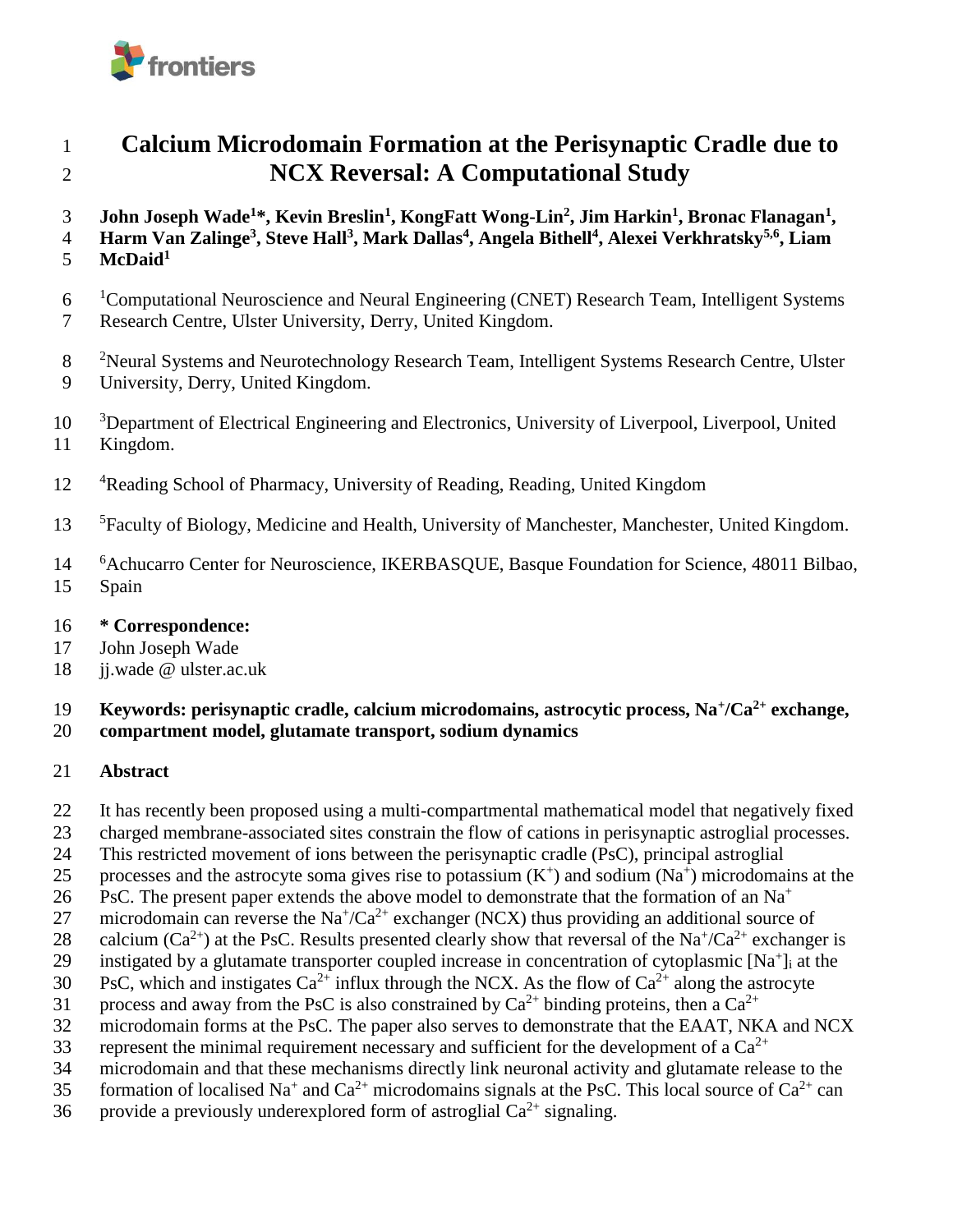### 37

## 38 **1 Introduction**

39 The concept of astroglial ionic excitability was established in 1990s following the discovery of 40 calcium ion  $(Ca^{2+})$  signaling and propagating  $Ca^{2+}$  waves in astrocytes in vitro and in situ (Cornell-41 Bell et al., 1990; Cornell-Bell and Finkbeiner, 1991; Dani et al., 1992; Verkhratsky et al., 1998). Initially, astroglial excitability has been thought to be mediated by  $Ca^{2+}$  ions; subsequent years have 43 demonstrated signaling roles for sodium (Na<sup>+</sup>) (Kirischuk et al., 2012; Parpura and Verkhratsky, 44 2012; Rose and Chatton, 2016; Rose and Verkhratsky, 2016) and chloride (Cl<sup>-</sup>) (Wilson and Mongin, 45 2018) while a signaling role for potassium  $(K^+)$  has also begun to be considered (Breslin et al., 2018), 46 see also (Verkhratsky and Nedergaard, 2018). Ionic signaling in astrocytes serves several 47 physiological roles, in particular, coupling neuronal activity with astroglial homeostatic response 48 within the confines of the astroglial cradle that enwraps at least 50% of all synapses in the central 49 nervous system (Verkhratsky and Nedergaard, 2014; Rose and Verkhratsky, 2016; Verkhratsky and 50 Nedergaard, 2018). Astrocytes express elaborate molecular machinery controlling sodium (Na<sup>+</sup>) 51 homeostasis and allowing transient intracellular  $Na<sup>+</sup>$  increases in response to physiological activity in 52 neuronal networks (Kirischuk et al., 2012; Rose and Verkhratsky, 2016). The Na<sup>+</sup> signals localized to 53 perisynaptic astroglial processes regulate the activity of numerous plasmalemmal transporters 54 responsible for a glutamine-glutamate (GABA) astroglial-neuronal shuttle, for  $K^+$  buffering, for 55 regulation of pH and for cellular metabolism as well as for secretion of reactive oxygen species 56 scavengers and various neuroactive molecules (Rose and Verkhratsky, 2016; Verkhratsky and 57 Nedergaard, 2016; Verkhratsky and Nedergaard, 2018). Cytoplasmic Na<sup>+</sup> dynamics are therefore

- 58 directly linked to the functional activity of astrocytes and represent a mechanism for fast and local
- 59 signaling at the single synapse/perisynaptic process level. Although cytosolic Na<sup>+</sup> has emerged as a
- 60 prominent ion at the interface between signaling and metabolic pathways (Chatton et al., 2016), the
- 61 spatiotemporal organization of cytosolic  $Na<sup>+</sup>$  dynamics is far from being fully characterized.
- 62 Additionally, pathways that serve to trigger  $Na<sup>+</sup>$  and  $K<sup>+</sup>$  microdomains need to be resolved.
- 63 Computational modelling of astrocyte-neurone interaction is essential for the understanding of the
- 64 transport processes between cells. However, models of ionic signaling in astrocytes still have some
- 65 way to go if they are to fully capture the complex morphology of astrocytic processes seen in vivo.
- 66 Some of these models focus on changes of ionic fluxes crossing the astrocyte membrane controlled
- 67 by pumps and exchangers, for example  $\text{Na}^+/K^+$  pump (NKA) and  $\text{Na}^+/\text{Ca}^{2+}$  exchanger, (NCX) and  $68$  K<sup>+</sup>, Na<sup>+</sup> and Cl<sup>-</sup> channels as well as axial fluxes of ions in the intracellular space (Halnes et al., 2013).
- 69 This electro-diffusive model allows channels to be distributed in different ways while gating
- 70 parameters can be altered to match experimental data. Intercellular  $Ca^{2+}$  waves and oscillations in
- 71 astrocytes (Pasti et al., 1997; Wade et al., 2011; Wade et al., 2012; Naeem et al., 2015) have also
- 72 been modelled to identify potential mechanisms of neurone to astrocyte intracellular intercellular
- 73 signaling.

# **1.1 Astrocytic Na<sup>+</sup>** 74 **Signaling**

The major contributors to astrocyte  $Na<sup>+</sup>$  homeostasis and signaling are the NKA, NCX and the

- sodium-dependent glutamate transporters (EAAT1 and EAAT2). The NKA regulates resting Na<sup>+</sup> 76
- 77 concentration in the cytosol  $([Na<sup>+</sup>]$ <sub>i</sub>) and expels excess Na<sup>+</sup> that enters astrocytes during periods of
- 78 neuronal activity, whereas glutamate transporters are responsible for the bulk of  $Na<sup>+</sup>$  influx into
- 79 astrocytes accompanying glutamatergic synaptic transmission (Rose and Verkhratsky, 2016; Rose
- 80 and Karus, 2013; Kirischuk et al. 2007). The NKA, NCX and glutamate transporters co-localize in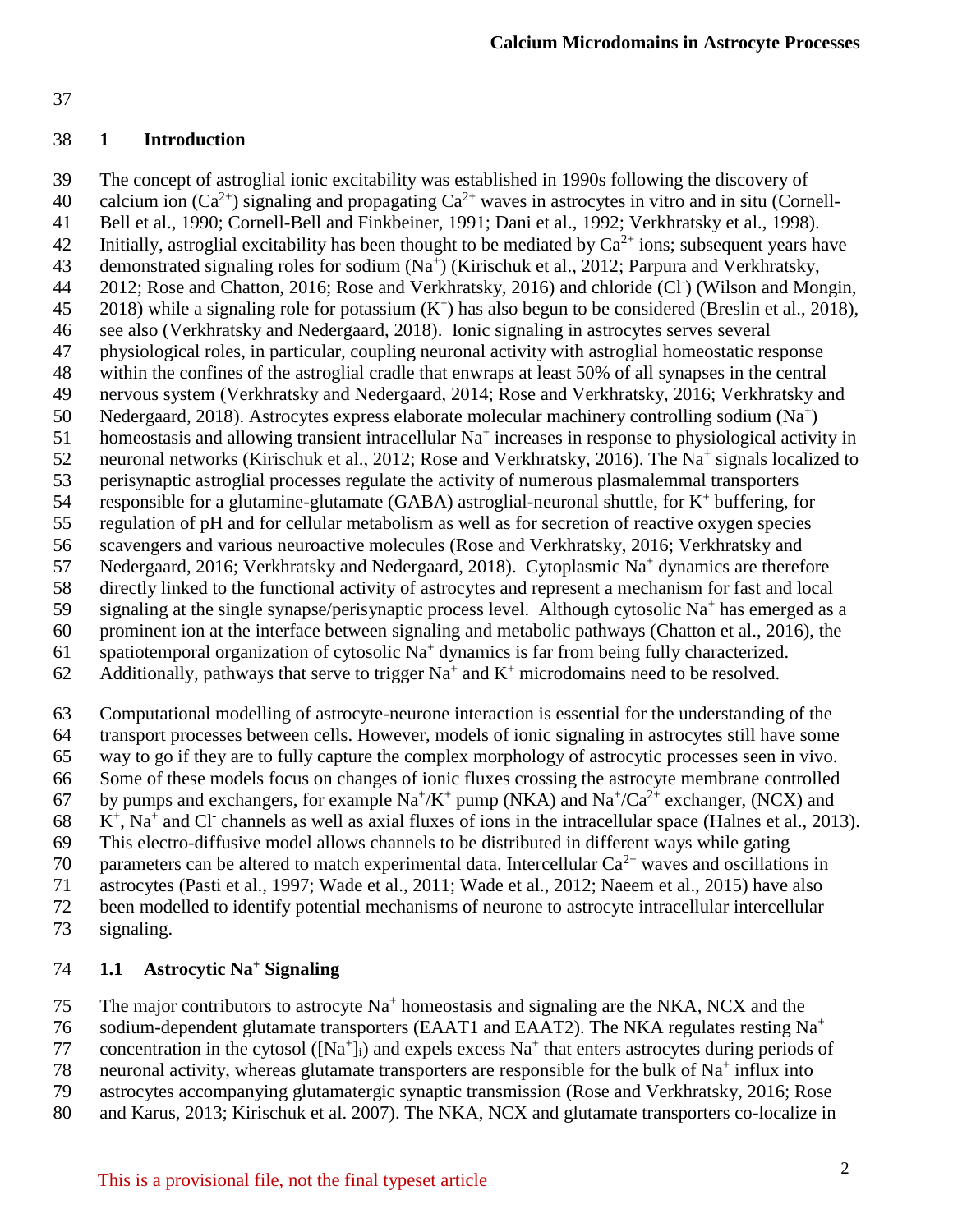- 81 astrocytic perisynaptic processes (Minelli et al., 2007; Melone et al., 2018), suggesting their
- 82 functional coupling.
- 83 All three subunits of NCX (NCX1/SLC8A1, NCX2/SLC8A2 and NCX3/SLC8A3) are expressed in
- 84 astroglia, with NCX1/SLC8A1 being the predominant isoform (Verkhratsky and Nedergaard, 2018;
- 85 Pappalardo et al., 2014). The stoichiometry of astroglial NCX is  $3Na^{+}$ :1Ca<sup>2+</sup>, and hence the
- 86 equilibrium potential can be calculated from Nernst equation:  $E_{NCX} = (nE_{Na} 2E_{Ca})/(n 2)$  where n is
- 87 a stoichiometry of Na<sup>+</sup>, and  $E_{Na}$  and  $E_{Ca}$  are equilibrium potentials of Na<sup>+</sup> and Ca<sup>2+</sup>, respectively.
- 88 Assuming  $[Ca^{2+}]\text{i}$  of 50 80 nM and  $[Na^+]\text{i}$  of 15 mM, the E<sub>NCX</sub> could be as negative as  $\sim$  -85 to -90
- 89 mV, in a similar range to measured resting membrane potential values of astrocytes (Verkhratsky and 90 Nedergaard, 2018). As a result the NCX is prone to fluctuate between forward and reverse transport
- 91 depending on actual changes in  $[Ca^{2+}]\text{i}$  and  $[Na^+]$  and the astroglial membrane potential (Vm).
- 92 Conceptually, depolarization or an increase in [Na<sup>+</sup>]i will favor NCX operation in the reverse mode,
- 93 whereas an increase in  $[Ca^{2+}]}$  promotes the forward mode of the exchanger. In this way NCX can
- 94 regulate both  $Ca^{2+}$  and Na<sup>+</sup> signals, being relevant in shaping ionic signals in astroglial PsCs.
- 95 Recently we presented a new hypothesis (Breslin et al., 2018), which addressed ionic dynamics in
- 96 thin (< 100 nm) perisynaptic processes whereby negatively charged lipids form deep potential wells
- 97 near the dipole heads restricting the flow of cations along the process. The negative ion foci serve to
- 98 form "traps" that attract free cytosolic cations forcing them to hop from trap to trap, thus restricting
- 99 ion propagation along the process and isolating them from the soma. This "ionic retention by traps"
- 100 can potentially explain the generation of the transient  $Na<sup>+</sup>$  and  $K<sup>+</sup>$  microdomains at PsCs. The present
- 101 paper aims to further develop this model with the inclusion of  $Ca^{2+}$  dynamics at the PsC. We stress
- 102 here that while this model is not the focus of this paper, it is necessary to include it as it replicates
- 103 closely the experimentally observed  $Na<sup>+</sup>$  microdomain in astroglial processes (Langer and Rose, 104 2009). Furthermore, the model allows us to test the hypothesis that reversal of the NCX, due to the
- $105$  Na<sup>+</sup> microdomain, leads to Ca<sup>2+</sup> influx and this, coupled with Ca<sup>2+</sup> retention along the thin astrocyte
- 106 process, provides for a plausible mechanism for the generation of a  $Ca^{2+}$  microdomain at the PsC.
- 107 Moreover, as this source of  $Ca^{2+}$  is remote from any endoplasmic reticulum (ER) mediated  $Ca^{2+}$
- 108 release, we propose that this local source of  $Ca^{2+}$  may provide a previously under-explored form of
- 109 astrocyte  $Ca^{2+}$  signaling.

### 110 **2 Model**

- 111 It was proposed in our earlier paper (Breslin et al., 2018) that  $Na^+$  and  $K^+$  retention occurs in thin
- 112 astrocyte processes. In this paper we consider  $Ca^{2+}$  retention along the thin processes. This  $Ca^{2+}$
- 113 retention is captured using an extended form of the multi-compartmental mathematical model
- 114 described in (Breslin et al., 2018). The model consists of a single synapse surrounded by an
- 115 astrocytic PsC. Due to the complexity of neuronal/astrocytic morphology (Patrushev et al., 2013;
- 116 Lushnikova et al., 2000; Witcher et al., 2007; Xu-Friedman et al., 2001), this simplified cylindrical
- 117 compartmental model (Breslin et al., 2018) simplifies the highly complex structures and the
- 118 associated computational overheads, whilst retaining sufficient functionality to produce meaningful
- 119 observations. All necessary dimensional details of the model can be found in Table 1. Figure 1
- 120 provides details of the multi-compartmental model described by (Breslin et al., 2018).
- 121 In the previous study (Breslin et al., 2018),  $K^+$  and  $Na^+$  were modelled to determine their influence
- 122 on ion retention in the thin astrocyte process. In the current study, we adapt this model to include
- $Ca^{2+}$  dynamics within the astrocyte PsC and extracellular space. From Figure 2, it can be seen that the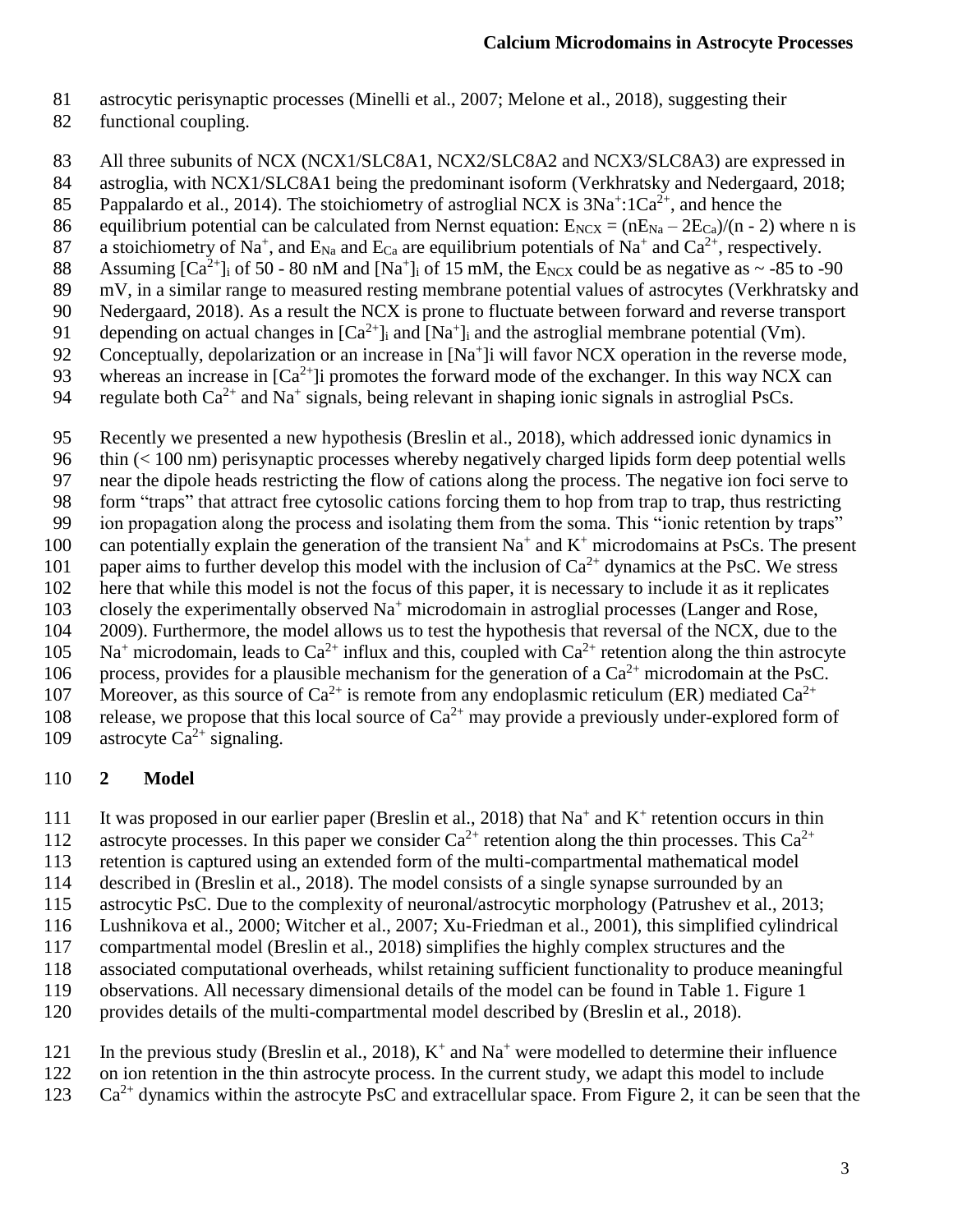- 124 synapse and PsC contain a number of ionic channels, exchangers and pumps to provide homeostasis
- 125 and dynamic exchange of ions between the two cells and extracellular space.
- 126 The neurone exchanges  $K^+$  and  $Na^+$  with the PsECS via a voltage-gated potassium channel ( $K_{Neu}$ ),
- 127 voltage-gated sodium channel (Na<sub>Neu</sub>), a sodium potassium pump (NKA<sub>Neu</sub>), a potassium background
- 128 channel ( $K_B$  on the synapse) and a sodium background channel (Na<sub>B</sub> on the synapse). The astrocyte
- 129 exchanges Na<sup>+</sup>, K<sup>+</sup>, and Ca<sup>2+</sup> with the PsECS via a background sodium transport (Na<sub>B</sub> on the
- 130 astrocyte), potassium background transport  $(K_B \text{ on the astrocyte})$ , potassium inwardly rectifying
- 131 channel (Kir), sodium-potassium-ATPase (NKA), a glutamate-sodium-potassium-proton antiporter
- (EAAT1/2), and the NCX. In both the astrocyte and neurone models, we define  $Na^+$  and  $K^+$ 132<br>133 background channels; although modelled as a single transport channel for each ion, these background
- 134 channels represent a lumped model for  $Na^+$  and  $K^+$  transport, taking into account a multitude of
- 135 influx and efflux pathways. I<sub>KPF</sub>, I<sub>NaPF</sub> and I<sub>CaPF</sub> model the flow of  $K^+$ , Na<sup>+</sup> and Ca<sup>2+</sup> ions along the
- astrocytic process to the soma. IKECSL and INAECSL models the  $K^+$  and Na<sup>+</sup> ionic flow generated by  $K^+$ 136
- 137 and Na<sup>+</sup> leaking from the PsECS to the GECS. The mathematical descriptions of ionic exchanges
- 138 between a neurone and astrocyte at the PsC are now presented. For a more detailed description refer
- 139 to Breslin et al. (2018).

## 140 **2.1 Astrocyte Model**

## 141 **2.1.1 Membrane potential and ion concentrations**

- 142 In this model the astrocyte resting membrane potential is taken as ~-80 mV, which is widely reported
- 143 as the resting membrane potential for astrocytes (Verkhratsky and Nedergaard, 2018). We also
- 144 assume that isopotentiality is preserved in the PsC as is the case for the astroglial syncytium (Kofuji
- 145 and Newman, 2004), therefore the astrocyte membrane potential remains fixed at ~-80 mV.

146 The perisynaptic model described by (Breslin et al., 2018) comprises five compartments, namely 147 PsC, PsECS, GECS, and the astrocyte process and soma. The astrocyte process is modelled as a long

148 thin cylindrical channel that restricts the flow of cations along the process within the channel due to

- 149 ion retention. In this work, each of these compartments contains three ionic concentrations,  $K^+$ ,  $Na^+$ ,
- 150 and  $Ca^{2+}$ . All channels, exchangers and transporters permeable to these ions reside on the PsC. The
- 151 kinetic equations for the changes of ionic concentration of each of these ions is given below. Note:
- 152 *zxFVoly* is used to convert the total ionic current of ion *x* into a concentration for the volume *y,* where
- 153  $z_x$  is the valency of ion x, F is Faradays constant and Vol<sub>y</sub> is the volume of compartment y. All initial
- 154 conditions and parameters for this model are described in Tables 2 and 3 respectively. The change in
- 155 PsC K<sup>+</sup> concentration ( $[K^+]_{PsC}$ ) in the PsC is given by:

$$
\frac{d[K^+]_{Psc}}{dt} = -\left(\frac{I_{Kir} + I_{KNKA} + I_{KEAAT} + I_{KPF}}{z_K FVol_{Psc}}\right)
$$

- 157 where  $I_{Kir}$  is the  $K_{ir}$  channel current,  $I_{KNKA}$  is the  $K^+$  current through the astrocyte NKA,  $I_{KEAAT}$  is the
- 158  $K^+$  current created by the glutamate transporter and  $I_{KPF}$  is the  $K^+$  current flowing along the astrocyte
- 159 process.  $K^+$  changes in the PsECS ( $[K^+]_{PSECS}$ ) is given by:

160 
$$
\frac{d[K^+]_{PSECS}}{dt} = -\left(\frac{I_{KECSL} + I_{KNeu} - I_{Km}}{Z_K F Vol_{PSECS}}\right)
$$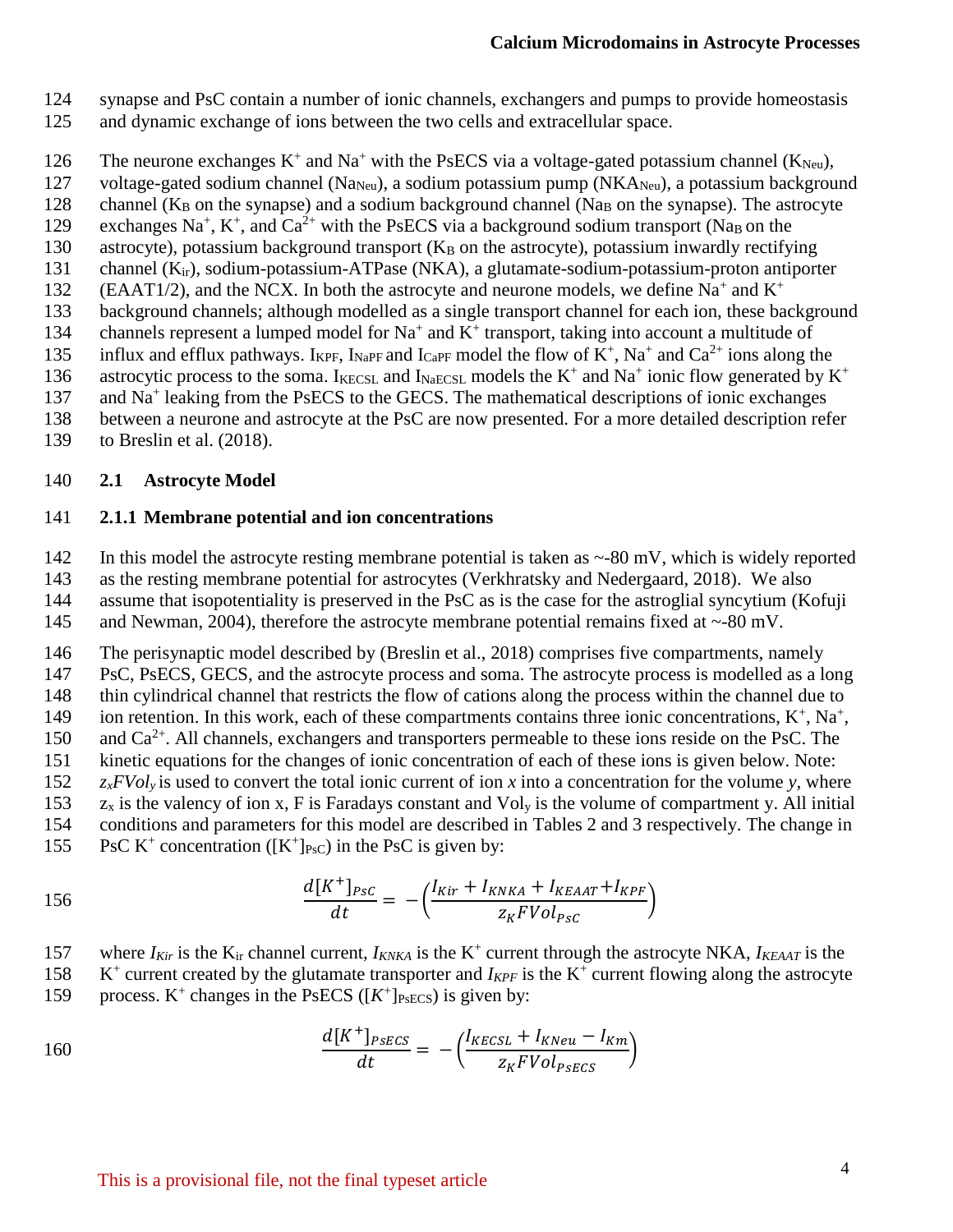- 161 where  $I_{KECSL}$  is current due to  $K^+$  leakage from the PsECS to the GECS,  $I_{KNeu}$  is the  $K^+$  current from
- 162 the neurone and  $I_{Km}$  is the total K<sup>+</sup> current flowing through the astrocyte membrane.  $K^+$  is held
- 163 constant at baseline in the GECS and astrocyte soma compartments.
- 164 Changes in the PsC Na<sup>+</sup> concentration ( $[Na^+]_{\text{PsC}}$ ) is given by:

165 
$$
\frac{d[Na^+]_{PSC}}{dt} = -\left(\frac{I_{NaB} + I_{NaNKA} + I_{NaEAAT} + I_{NaNCK} + I_{NaPF}}{z_{Na}FVol_{PSC}}\right)
$$

166 where  $I_{NaB}$  is a current due to Na<sup>+</sup> influx across the membrane via Na<sup>+</sup> permeable ion channels, this is 167 referred to as background  $Na^+$  channel (Breslin et al., 2018),  $I_{NaNKA}$  is the Na<sup>+</sup> dependent current 168 component of the astrocyte NKA, *I<sub>NaEAAT</sub>* is the Na<sup>+</sup> current component of the glutamate transporter,  $I_{NaNCX}$  is the Na<sup>+</sup> current component of the NCX and  $I_{NaPF}$  is the Na<sup>+</sup> current flowing in the astrocyte

170 process. [Na<sup>+</sup>] changes in the PsECS ( $[Na^+]_{PsECS}$ ) is given by:

$$
\frac{d[Na^+]_{PSECS}}{dt} = -\left(\frac{l_{NaECSL} + l_{NaNeu} - l_{Nam}}{z_K F Vol_{PSECS}}\right)
$$

172 where  $I_{NaECSL}$  is current due to Na<sup>+</sup> leakage from the PsECS to the GECS,  $I_{NaNeu}$  is the Na<sup>+</sup> current

173 from the neurone and  $I_{Nam}$  is the total Na<sup>+</sup> current flowing through the astrocyte membrane. Na<sup>+</sup> is

174 held constant at baseline in the GECS and astrocyte soma compartments.

175 Changes in the PsC Ca<sup>2+</sup> concentration ( $[Ca^+]_{\text{PsC}}$ ) is given by:

$$
\frac{d[Ca^{2+}]_{Psc}}{dt} = -\left(\frac{I_{CaNCx} + I_{CaPF}}{Z_{Ca}FVol_{Psc}}\right)
$$

177 where  $I_{CaNCX}$  is the Ca<sup>2+</sup> dependent current component of the NCX, and  $I_{CaPF}$  is the Ca<sup>2+</sup> current

flowing in the astrocyte process.  $[Ca^{2+}]$  changes in all other compartments are not considered and remain constant at baseline. remain constant at baseline.

#### 180 **2.1.2 Glutamate Transporter (EAAT1/2)**

181 Glutamate released into the extracellular PsECS in the course of neurotransmission is assumed here

to be entirely removed by astrocytic EAAT1/2. A transport cycle involves the co-transport of  $3 \text{ Na}^+$ 182

183 and 1 H<sup>+</sup> with 1 glutamate and counter-transport of 1 K<sup>+</sup> (Grewer et al., 2014; Murphy-Royal et al.,

184 2015). EAAT1/2 proteins are trafficked to the plasma membrane to facilitate the rapid removal

185 (~3ms) of glutamate from the cleft. Glutamate bound to these proteins is then transported to the

186 astrocytic cytosol over a longer period: in this work a complete transport cycle is assumed to be 30

187 ms (Otis and Kavanaugh, 2000; Zhou and Danbolt, 2013). Existing EAAT mathematical

188 formulations do not capture adequately this rapid binding and slow release function and therefore in

189 this work we adopt a different approach. To model the stoichiometry and cycle rate we assume that

- 190 initially a release of glutamate instantaneously binds to membrane-bound proteins and thereafter the
- 191 flux of Na<sup>+</sup> through the EAAT transporter pore follows an exponentially decaying rate given by:

192 
$$
\frac{dJ_{NaEAAT}}{dt} = -\frac{J_{NaEAAT}(t)}{\tau} + J_0 \delta(t - tsp)
$$

193 where  $J_{NaEAAT}$  is the flux rate of  $Na^+$  through the EAAT1/2, *Jo* is the max flux rate through the

194 transporter,  $\delta$  is the Dirac Delta function, *t* is time, and *tsp* is the previous neuronal spike time. In our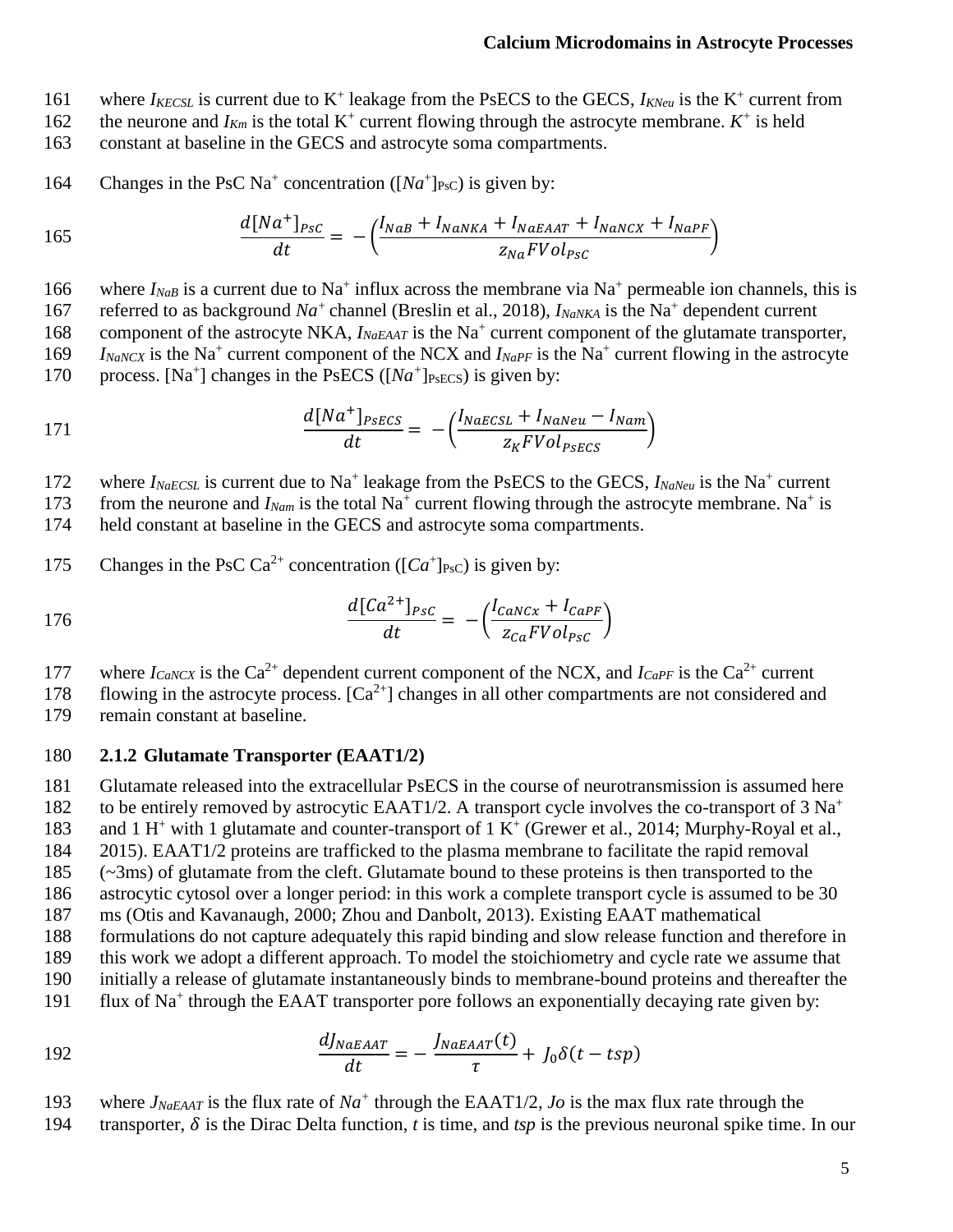195 model we view the membrane as a capacitor charged with bound glutamate and *JNaEAAT* as a

- 196 discharging flux.
- 197 The Na<sup>+</sup> current through the transporter can be calculated by:

$$
I_{NaEAAT} = \frac{-J_{NaEAAT} z_{Na} F Vol_{PSECS}}{SA_{PSC}}
$$

199 where  $J_{NAEAAT}$  is the Na<sup>+</sup> flux through the EAAT co-transporter,  $z_{Na}$  is the valency of Na<sup>+</sup>, F is the

200 Faradays Constant, Vol*PsECS* is the volume of the perisynaptic ECS and *SAPsC* is the surface area of 201 the PsC.

202 The associated  $K^+$  current through the transporter is given by:

$$
I_{KEAAT} = \frac{-I_{NaEAAT}}{3}
$$

204 Note that we are not considering glutamate transport to the astrocytic cytosol as we are only

205 interested in Na<sup>+</sup>, K<sup>+</sup> and Ca<sup>2+</sup> dynamics. Additionally, our model for EAAT1/2 transport would need

206 further consideration to include the dependency of fluxes on intra and extra cellular ionic 207 concentrations.

### 208 **2.1.3 Sodium Calcium Exchanger (NCX)**

The NCX is a reversible antiporter which uses the electrochemical gradient of Na<sup>+</sup> to exchange  $3 \text{ Na}^+$ 209

210 ions for 1  $Ca^{2+}$  ion across the membrane. Depending on the membrane potential and transmembrane

 $211$  Na<sup>+</sup> gradient, the transporter operates either in forward mode (Na<sup>+</sup> is transported into the cell while

212 Ca<sup>2+</sup> is extruded) or in the reversed mode (providing for influx of Ca<sup>2+</sup> and efflux of Na<sup>+</sup>) (Jeffs et al.,

- 213 2007).
- 214 The Na<sup>+</sup> current component of the transporter is given by (Gabbiani and Cox, 2010):

215 
$$
I_{NaNCX} = \left(\overline{I}_{NCX} \left(\frac{[Na^+]_{PSC}}{[Na^+]_{PSECS}}\right)^3 e \frac{\gamma FV}{RT} - \left(\frac{[Ca^{2+}]_{PSC}}{[Ca^{2+}]_{PSECS}}\right) e \frac{(\gamma - 1)FV}{RT}\right) SA_{PSC}
$$

- 216 where  $\overline{I}_{NCX}$  is the NCX exchanger conductance and *γ* is a partition parameter.
- 217 The  $Ca^{2+}$  current component is given by:

$$
I_{Cancx} = -2\left(\frac{I_{Nancx}}{3}\right)
$$

#### 219 **2.1.4 Leakage from perisynaptic ECS to global ECS**

220 The diffusion of  $K^+$  and  $Na^+$  between the PsECS and the GECS is modelled as a simple

221 electrochemical gradient controlled channel in which a zero extracellular potential is assumed and is 222 given by:

$$
I_{IECSL} = g_{IECS} E_{IECS} S A_{ECSL}
$$

This is a provisional file, not the final typeset article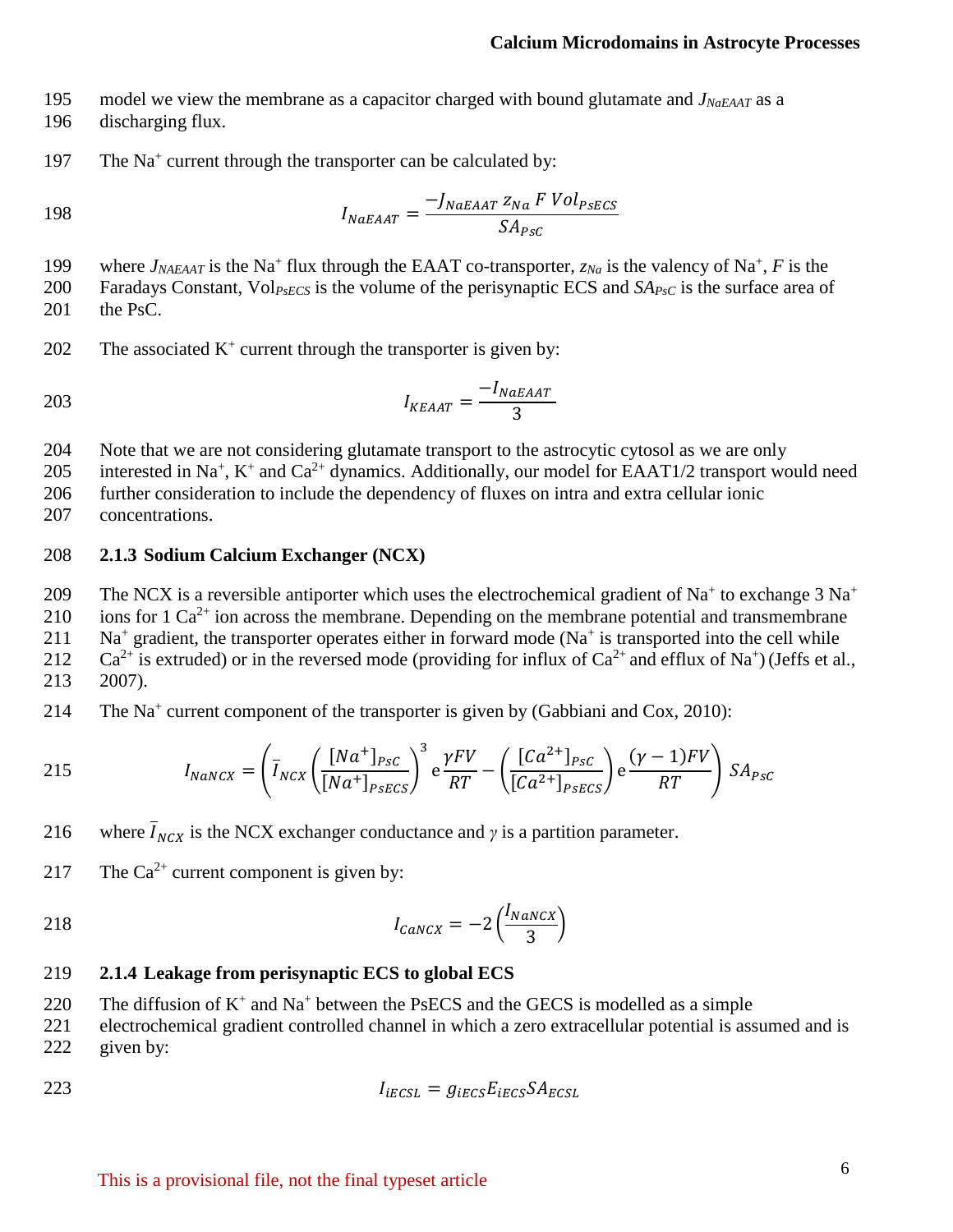224 where *i* is the ion under consideration,  $g_{iECS}$  is the conductance of the channel,  $SA_{ECSL}$  is the surface

225 area between the PsECS and the GECS, and *Ei<sub>ECS</sub>* is the Nernst like potential of the channel given by:

$$
E_{IECS} = \frac{RT}{F} \ln \left( \frac{[i^+]_{PSECS}}{[i^+]_{GECS}} \right)
$$

#### 227 **2.1.5 Astrocyte Process Ionic Transport Model**

 Breslin et al. (2018) proposed that ion retention within thin astrocyte processes can give rise to the 229 formation of  $K^+$  and  $Na^+$  microdomains at the PsC. This localisation of astroglial ionic microdomains arises because in thin processes, surface conduction dominates over volume conduction, and because membrane lipids are negatively charged, deep potential wells form near the dipole heads restricting the flow of cations along the process. Therefore, cations must hop from well to well which restricts ion conduction along the membrane. This hopping effectively semi-isolates the PsC from the astrocytic 234 main body allowing the formation of  $K^+$  and  $Na^+$  microdomains at the PsC under different conditions.

- 235 Breslin et al. (2018) proposed that the current flow *IiPF* (see figure 2) through the thin process, due to 236 ionic hopping can be represented as:
- 

$$
I_{iPF} = K_i \frac{V_A - V_m - V_r}{l} exp\left[-\frac{Q_i \left(\varphi_{w-1} \frac{Q_i (V_A - V_m - V_r)}{l \pi \epsilon}\right)}{k_B T}\right] CSA_P
$$

238 where *K* is a constant which represents mobility and concentration of mobile ions,  $V_m$  is the resting 239 membrane potential of the astrocyte,  $\varphi_w$  is the well activation energy or potential barrier to ion flow, *l* 240 is the length of the process, *Q* is the charge on a single ion taken as the charge on an electron, *T* is the 241 absolute temperature,  $CSA<sub>P</sub>$  is the cross-sectional area of the process,  $\epsilon$  is the dynamic permittivity and 242 is given by  $\epsilon = \epsilon_0 \epsilon_r$ , where  $\epsilon_0$  is the absolute permittivity and  $\epsilon_r$  is the relative permittivity of the 243 cytoplasm, and  $k_B$  is the Boltzmann constant.

244 The concentrations of  $K^+$ ,  $Na^+$ , and  $Ca^{2+}$  in the astrocyte soma are held constant but will be 245 continuously changing at the PsC thus establishing a dynamic concentration gradient associated with 246 these cations. Consequently, we formulate a Nernst-like reversal potential for Na<sup>+</sup>, K<sup>+</sup> and Ca<sup>2+</sup> 247 between the astrocyte soma (AS) and the PsC as:

$$
V_r = \frac{RT}{F} \ln \left( \frac{[i]_{AS}}{[i]_{PSC}} \right)
$$

249 where *i* is the ion under consideration. A more in-depth discussion and assumptions of the full ionic 250 transport mechanism along thin astrocyte processes is given in (Breslin et al., 2018).

#### 251 **2.2 Neurone model**

252 The neuronal model utilized in this work consists of the biophysical Hodgkin and Huxley (HH) type

model described in (Breslin et al., 2018) with the addition of a voltage-gated Na<sup>+</sup> channel,  $K^+$ 253

254 background channel and an Na<sup>+</sup> background channel. These background channels reflect implicit

255 influx/efflux pathways, necessary for the system to ensure dynamic equilibrium. All parameter values

256 for the neurone model are described in Table 4. For reasons of simplicity, the internal concentrations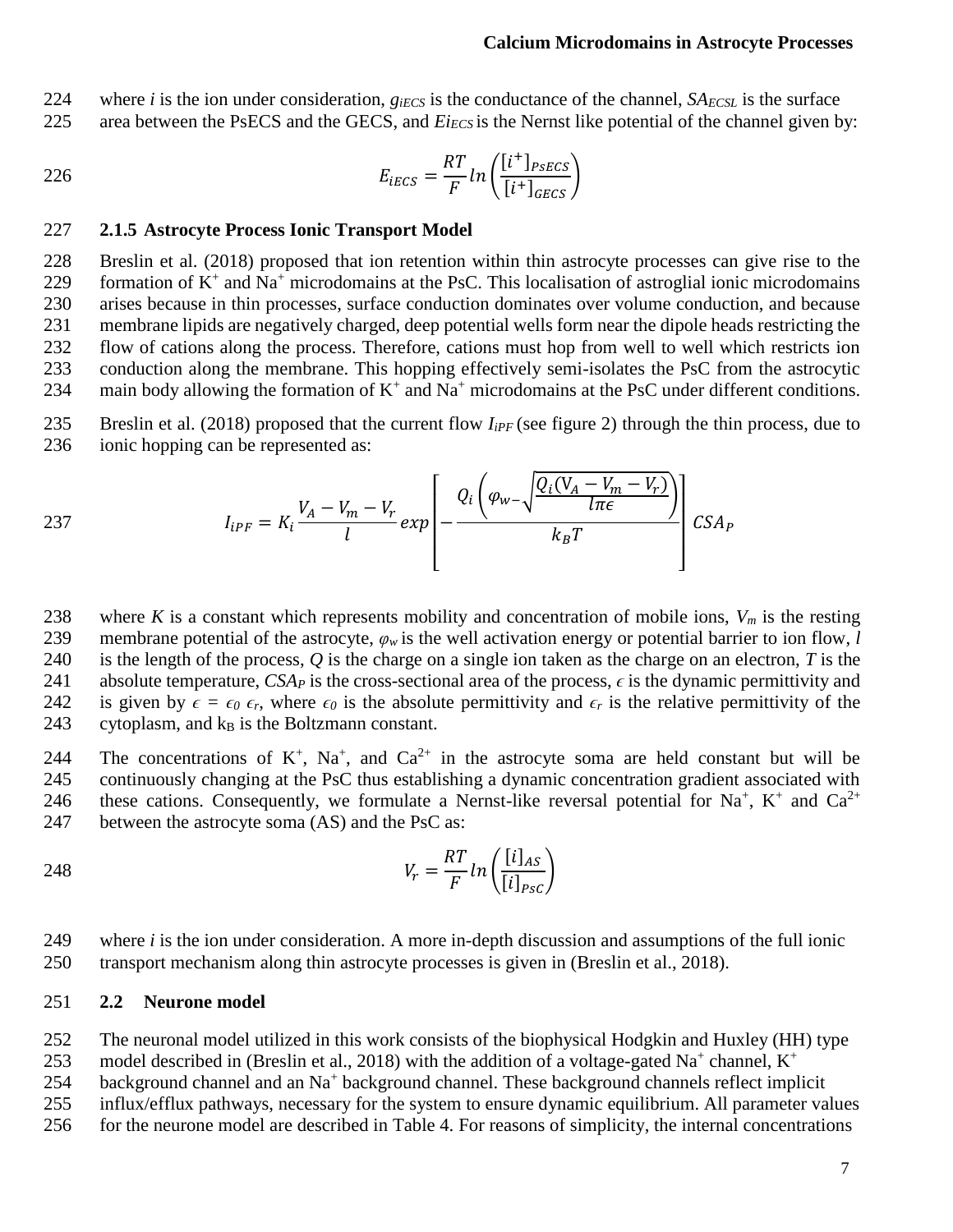257 of neurone Na<sup>+</sup> and K<sup>+</sup> remain constant. Whilst we recognize that the neuron NKA is driven by

258 internal Na<sup>+</sup> and astrocyte NKA is driven by external  $K^+$ , as we are not considering internal neurone

- 259 Na<sup>+</sup> concentration change, we apply the same NKA model for each, altering the maximum pump
- 260 rates accordingly.

### 261 **2.2.1 Voltage-Gated Neuronal Sodium Channel (Na**Neu)

- 262 The HH model simulates current flow of Na<sup>+</sup> through a voltage-gated channel, therefore the current 263 flow of  $Na<sup>+</sup>$  from the neurone can be modelled as:
- 

264  $I_{Nanieu} = -g_{Nanieu} m^3 (V_{Neu} - E_{Nanieu}) S A_{syn}$ 

265 where  $g_{NaNeu}$  is the maximum Na<sup>+</sup> channel conductance,  $E_{NaNeu}$  is the reversal potential of the sodium 266 channel, *VNeu* is the membrane voltage of the neurone and *SAsyn* is the surface area of the synapse.

### 267 **2.2.2 Neuronal Background ion channels (Na<sup>B</sup> / KB)**

268 In this model, there are two individual background ion channels for  $Na^+$  and  $K^+$ . These channels use

the electrochemical gradient between the PsC and ECS, resulting in an influx of Na<sup>+</sup> and efflux of  $K^+$ 269

270 under normal physiological conditions. They were modelled as a simple passive electrochemical

271 gradient dependent channel given by (Steratt et al., 2011):

$$
I_{iBNeu} = g_{iBNeu}(V_{neu} - E_i)SA_{syn}
$$

273 where *i* is the ion under consideration,  $g_{iBNeu}$  is the channel conductance. Note: the value of  $g_{iNBeu}$  is

274 chosen in such a way that the total flux of ion  $i = 0$  at steady state.  $V_{\text{neu}}$  is the neurone membrane

275 voltage,  $SA_{\text{Swi}}$  is the surface area of the neuronal synapse, and  $E_i$  is the channel Nernst potential and is 276 given by:

277 
$$
E_i = \frac{RT}{F} ln\left(\frac{[i^+]_{PSECS}}{[i^+]_{Syn}}\right)
$$

278 Note that the concentrations of  $K^+$  and Na<sup>+</sup> within the neuronal synapse are held at baseline.

279 The complete astrocyte/neurone model was implemented using Matlab 2015b 64-bit (Windows

280 version) by Mathworks. All simulation results presented in the results section of this paper used the

281 forward Euler method of integration with a fixed time step of  $\Delta t = 10 \mu$  s.

## 282 **3 Results**

283 This section reports the outcomes of a series of simulations that demonstrate the formation of a  $Ca^{2+}$ 

284 microdomain at the PsC. The simulations show that the  $Ca^{2+}$  microdomain is a direct result of ion 285 retention along the thin astrocyte process. We have shown in a recent paper (Breslin et al., 2018) that

286 ion retention underpins  $Na^+$  and  $K^+$  microdomain formation at the PsC during physiological neuronal

287 excitation. In this work we show that the uptake of  $Na<sup>+</sup>$ , via EAAT channels during neuronal

288 stimulus, creates the Na<sup>+</sup> microdomain in the PsC thereby causing the NCX to reverse with

289 subsequent formation of a  $Ca^{2+}$  microdomain in the PsC.

### 290 **3.1 NCX reversal under physiological stimulation**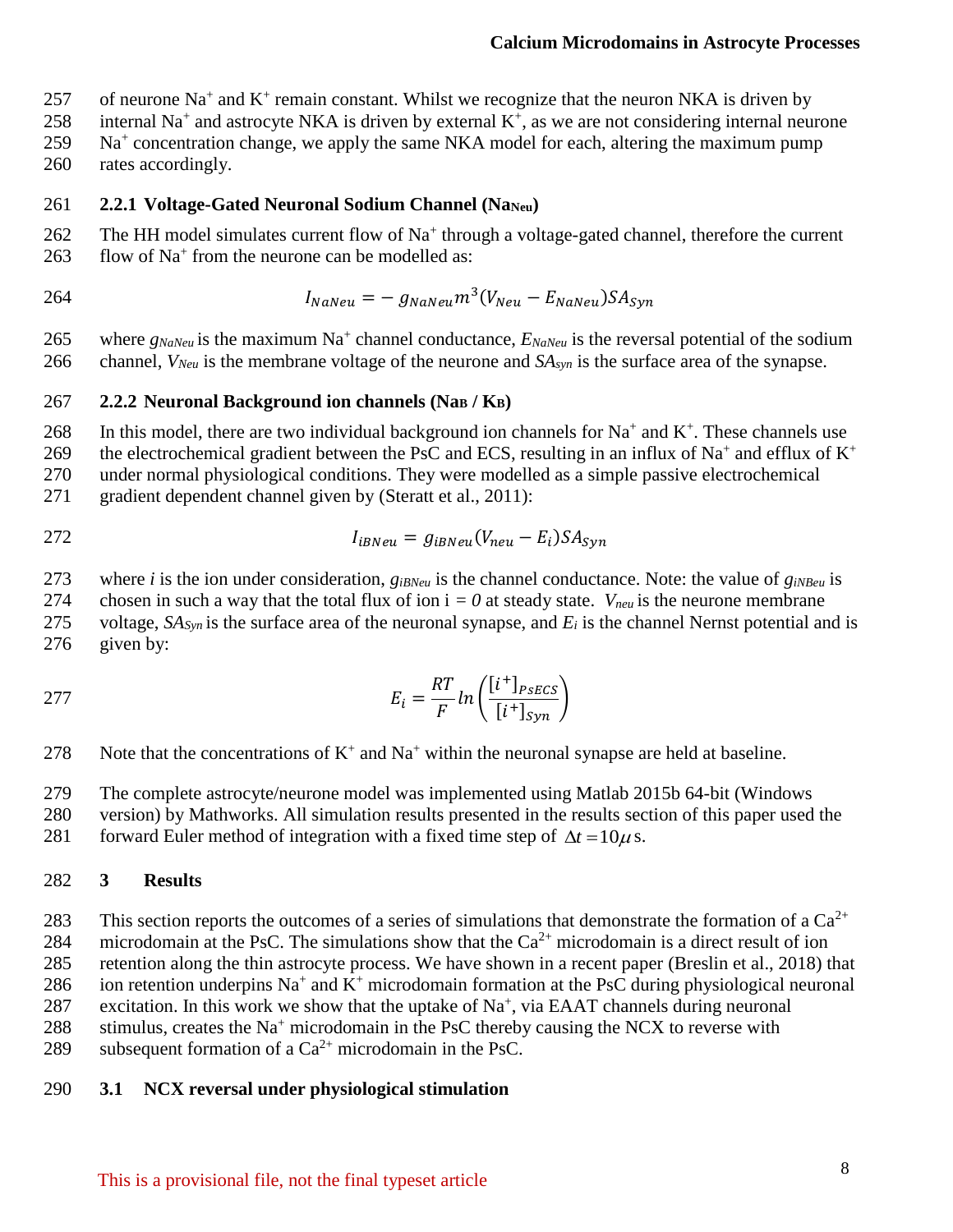- 291 To explore the reversal of the astrocyte NCX, a series of simulations were carried out with the
- 292 presynaptic neurone stimulated using an external current to produce firing rates of 10 Hz, 20 Hz and
- 293 30 Hz respectively. The neuronal stimulus has a duration of  $\sim$ 1 minute where the first 0.1 minute
- 294 allows the model to reach a steady state condition and the stimulus ceases after 1 min. This long
- 295 stimulus period allows investigation of what effect sustained neural activity has on the 296 intracellular/extracellular ionic concentrations. In these simulations PsECS  $Ca^{2+}$  is held constant at
- baseline, however  $K^+$  and  $Na^+$  are permitted to change via the neurone and astrocyte  $K^+$  and  $Na^+$ 297
- 298 channels. Each time the neurone spikes, it is assumed that there is 1mM of glutamate released into
- 299 the PsC and there are enough EAAT1/2 transports which allow the instantaneous binding of all the
- 300 extra glutamate. Therefore, the extracellular glutamate concentration always remains at baseline
- concentration. Furthermore, the maximum flux rate of EAAT1/2 ( $J_0$ ) is tuned such that 3 mM of Na<sup>+</sup> 301
- 302 is taken up from the PsECs and 1 mM of  $K^+$  is released into the PsECS by the EAAT1/2 over a
- 303 period of 30 ms. Moreover, the astrocyte membrane voltage is held constant at  $\sim$  -80 mV, in line with
- 304 reported resting membrane potential for astrocytes, which incidentally is close to the reversal
- 305 potential for the NCX. Therefore, during periods of homeostatic rest there is no net flow of  $Ca^{2+}$  or
- $306$  Na<sup>+</sup> across the membrane associated with the NCX.
- 307 The results presented in Figure. 3A show that during periods of neural stimulus,  $K^+$  ions released by
- 308 the neurone, build up in the PsECS and are cleared by the astrocyte, which results in a  $K^+$
- 309 microdomain formation at the PsC (Figure 3B). At the start of the neuronal stimulation, there is a transient loss of  $Na<sup>+</sup>$  from the PsECS (Figure 3C), due to neuronal depolarization and astrocytic
- 310 transient loss of Na<sup>+</sup> from the PsECS (Figure 3C), due to neuronal depolarization and astrocytic
- EAAT transport. Furthermore, the transport of Na<sup>+</sup> across the astrocyte membrane via Na<sup>+</sup> 311
- 312 background channels and EAAT transporters results in a  $Na<sup>+</sup>$  microdomain formation (Figure 3D).
- 313 In addition to Na<sup>+</sup> and K<sup>+</sup> microdomain formation, it is clear from Figure 3E that a local PsC Ca<sup>2+</sup>
- 314 microdomain is also formed. This  $Ca^{2+}$  microdomain is formed even in the absence of an ER: the ER
- 315 is widely believed to be essential for astrocyte  $Ca^{2+}$  dynamics (Verkhratsky et al., 2012). The
- 316 microdomain of  $Ca^{2+}$  is caused by the reversal of the NCX causing  $Ca^{2+}$  influx in exchange for
- 317 astrocytic Na<sup>+</sup> efflux. This can be seen in Figure 4C where the only  $Ca^{2+}$  influx pathway in our model
- 318 is via the NCX, the complete reversal of the NCX is due to the sudden changes in PsC Na<sup>+</sup> during
- 319 neuronal stimulation onset as the astrocyte membrane voltage is held constant.
- 320 Figure 4 presents the Na<sup>+</sup> currents associated with the astrocyte. The main pathway for Na<sup>+</sup> efflux
- 321 from the astrocyte is the NKA (Figure. 4 A) while the main pathway responsible for  $Na<sup>+</sup>$  uptake is the 322 EAAT (Figure 4B).
- 323 The transient loss of  $Na^+$ , observed in the PsECS (Figure 3C), is caused by the large, transient uptake
- 324 by EAAT1/2 accompanying glutamate removal following neuronal stimulation, and the EAAT
- 325 remains active for approximately 30ms (Figure 4B). This large, transient, EAAT-derived Na<sup>+</sup> flux,
- 326 compared to the smaller, slower NKA and NaB activating transport rates, tips the transport
- uptake/release balance in favor of inward transportation and initiates the formation of a  $Na<sup>+</sup>$ 327
- 328 microdomain. As the NKA and NaB uptake increases, due to the increased  $Na<sup>+</sup>$  concentration in the
- PsC, the influx/efflux, Na<sup>+</sup> pathways tend towards a state of equilibrium and the microdomain of Na<sup>+</sup> 329<br>330
- 330 remains at a stable concentration. It is also noted that as  $Na<sup>+</sup>$  increases in the PsC that the NCX works
- 331 in reverse mode to remove  $\text{Na}^+$  from the PsC. Figure 4E and F show the  $\text{Na}^+$  currents along the
- 332 process and between PsECS and GECS respectively. Since the efflux of  $Na<sup>+</sup>$  via the process is
- 333 several orders of magnitude smaller than the other  $Na<sup>+</sup>$  currents this is the main driving force for the 334 creation of the Na<sup>+</sup> microdomain in the PsC. Moreover, as the PsECS Na<sup>+</sup> concentration changes, the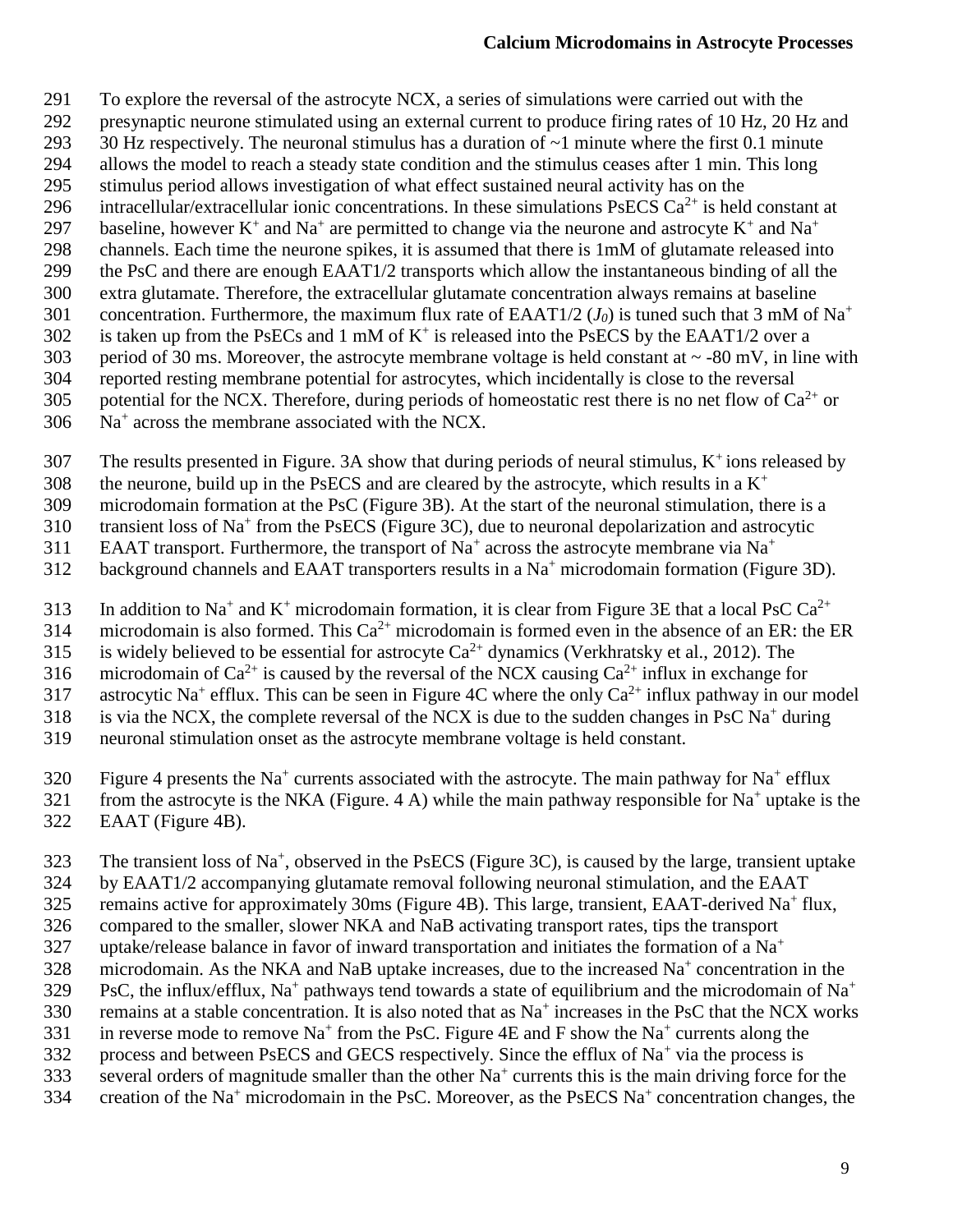- 335 leak current  $(I_{NaECSL})$  between the PsECS and GECS attempts to maintain the Na<sup>+</sup> levels in the 336 PsECS.
- Figure 5 describes the astrocytic  $Ca^{2+}$  currents; again, it can be seen that during neural stimulation,
- 338 the influx of Na<sup>+</sup> cause the NCX to work in reverse mode and therefore there is an influx of Ca<sup>2+</sup>
- (Figure 5A). The only efflux pathway for  $Ca^{2+}$  considered within the model is via the thin astrocyte
- 340 process, which is also governed by the well-hopping mechanism described in (Breslin et al., 2018)
- 341 (Figure 5B), Therefore the efflux pathway is much less dominant than the influx pathway which
- 342 results in a microdomain of  $Ca^{2+}$  forming, as seen in Figure 3E.
- 343 The K<sup>+</sup> currents behave in a similar manner as previously described in Breslin et al. 2018. NKA and
- $344$  Kir represent the dominant fluxes of K<sup>+</sup> across the astrocytic membrane; NKA is purely responsible
- 345 for  $K^+$  influx whereas Kir is in a constant state of transition between forward  $(K^+$  influx) and reverse
- $346$  (K<sup>+</sup> efflux) mode during neuronal stimulus (see Figure 6). When neural stimulus ceases, the voltage-
- 347 dependent reversal of Kir, along with efflux of  $K^+$  via the  $K^+$  background channel, brings the PsC
- 348 levels of  $K^+$  back to the initial resting state.

### 349 **4 Discussion**

- 350 Intracellular ionic signaling represents the substrate for glial excitability (Verkhratsky and
- 351 Nedergaard, 2018). These intracellular signaling events are mediated through spatially and
- 352 temporally organized fluctuations in the concentration of major ions; there is firm evidence for
- 353 physiologically relevant  $Ca^{2+}$  and Na<sup>+</sup> signaling (Rose and Verkhratsky, 2016, Verkhratsky and 354 Nedergaard, 2018; Verkhratsky et al., 2019), Cl signaling (Wilson and Mongin, 2018; Verkhratsky
- 355 et al., 2019) and  $K^+$  signaling (Olsen et al., 2015; Rimmele and Chatton, 2014). The formation of
- 356 localized concentration microdomains is critical for ionic signaling spatial fidelity; while the
- 357 mechanisms underlying formation of these microdomains remain under debate, a new hypothesis has
- 358 already been proposed (Breslin et al., 2018). In the CNS, most excitatory synapses are tightly<br>359 enwrapped by perisynaptic astroglial processes forming the synaptic cradle (Reichenbach et al. enwrapped by perisynaptic astroglial processes forming the synaptic cradle (Reichenbach et al.,
- 360 2010; Verkhratsky and Nedergaard, 2014). This structure provides homeostatic control of the
- 361 synaptic cleft and therefore requires the ability to generate relevant signals in response to neuronal
- 362 activity. The perisynaptic astroglial compartment is devoid of the ER (Reichenbach et al., 2010),
- 363 hence excluding the metabotropic pathway for generation of local  $Ca^{2+}$  microdomains. Astrocytes 364 express glutamatergic ionotropic receptors, although the receptor-mediated current density is rather
- $365$  low (with whole cell currents rarely exceeding  $10 100$  pA), thus limiting the ionic influx
- 366 (Verkhratsky and Burnstock, 2014; Rusakov, 2015). Astroglial perisynaptic membranes also express
- 367 high densities of glutamate transporters (EAAT1/2), which couple glutamate transport with
- 368 substantial Na<sup>+</sup> influx (Kirischuk et al., 2007; Langer and Rose, 2009). These transporters are co-
- 369 localized with NCX (Minelli et al., 2007), which couple  $Na^+$  and  $Ca^{2+}$  fluxes in opposite directions.
- 370 Here we applied the reduced model of PsC to test the hypothesis that glutamate transporters and
- $371$  NCX working together are sufficient to create local  $Ca^{2+}$  microdomains in astroglial perisynaptic
- 372 cradles.
- 373 Our model demonstrates that stimulation of astrocytes with glutamate, mimicking neuronal activity,
- 374 generates substantial Na<sup>+</sup> influx, which forms local microdomains due to the previously suggested
- 375 mechanism of ion retention, where cation retention in wells dominates over conventional
- 376 electrochemical diffusion (Breslin et al., 2018; Wade et al. 2018). Moreover, the generation of  $Ca^{2+}$
- 377 microdomains has previously been reported, albeit not at the fine process level, but the underlying
- 378 ionic fluxes (and channels/transporters contributing to) have not been examined (Rusakov, 2015).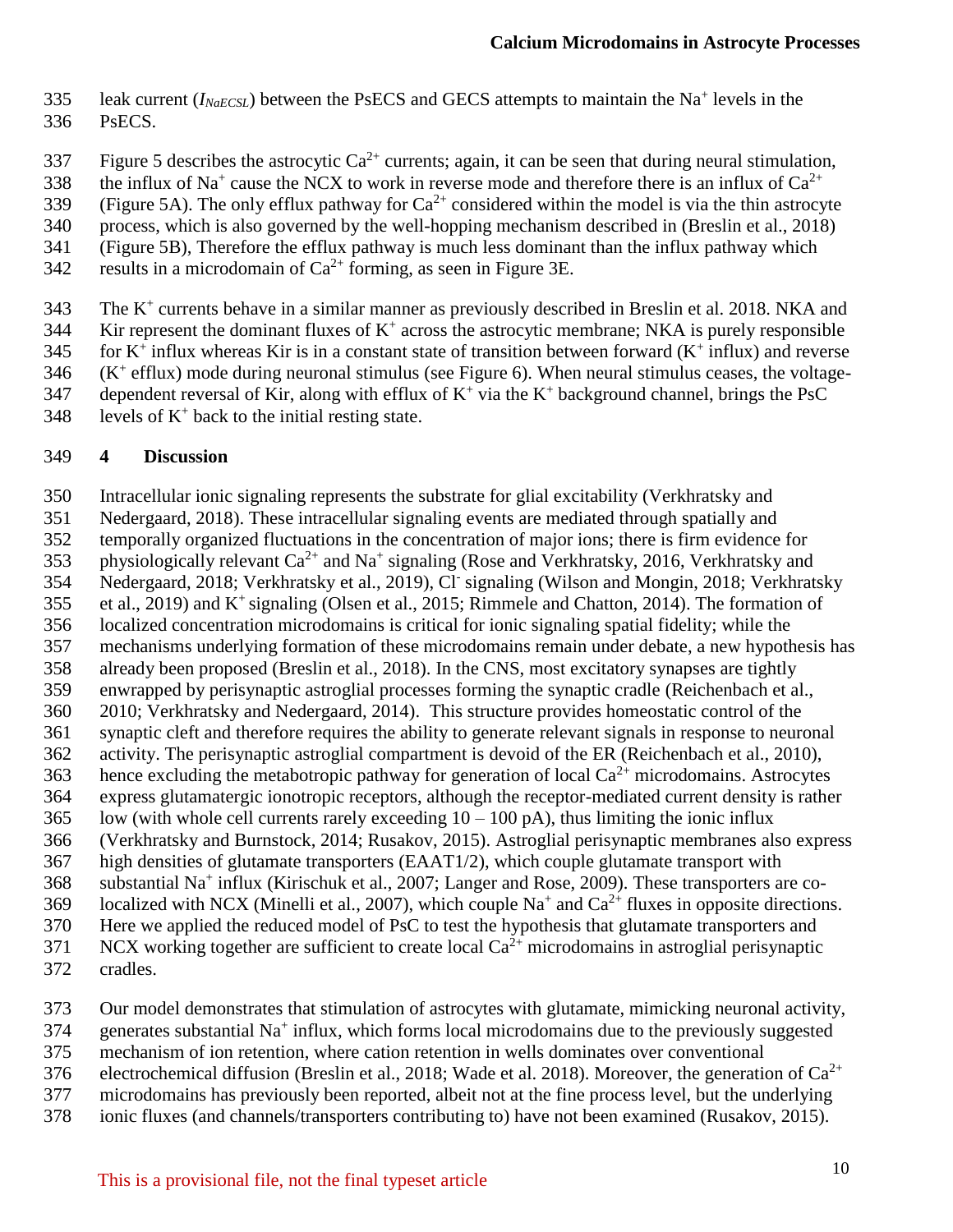- This computational modelling study has identified the molecular targets and their relative
- 380 contributions to the formation of a  $Ca^{2+}$  microdomain in the absence of an ER region. Specifically,
- 381 our model predicts that the generation of a  $Na<sup>+</sup>$  microdomain switches the NCX into reverse mode,
- 382 which is sufficient to produce relevant focal  $Ca^{2+}$  signals; while cross-disciplinary research to test
- this hypothesis is beyond the scope of this paper, we envisage that this work will instigate such a project.
- In essence only the EAAT, NKA and NCX are necessary and sufficient for the development of a
- 386 Ca<sup>2+</sup> microdomain: note that to avoid rapidly increasing  $Ca^{2+}$  concentrations within the cradle, with
- 387 increasing neuronal frequency, our model would require a  $Ca^{2+}$  efflux pathway, and a likely
- candidate is the PMCA pump. These mechanisms, which do not depend on intracellular sources for
- 389 Ca<sup>2+</sup>, directly link neuronal activity and glutamate release to the formation of Na<sup>+</sup> and Ca<sup>2+</sup>
- microdomains in the perisynaptic astroglial processes, instrumental for generation of astroglial
- homeostatic response, which is critical for maintenance of synaptic transmission.

## **5 Conflict of Interest**

 *The authors declare that the research was conducted in the absence of any commercial or financial relationships that could be construed as a potential conflict of interest*.

## **6 Author Contributions**

- JW, LM, AV, MD, SH, HVZ, BF and AB contributed to the conception and design of the study. JW
- and KB developed the software for simulations. JW and BF created all graphics and data visualizations. JW, KB, LM, AV, MD, AB wrote the first draft of the manuscript. All authors
- contributed to manuscript revision, read and approved the submitted version.

# **7 Funding**

The authors received no specific funding for this work.

## **8 References**

- Breslin K, Wade JJ, Wong-Lin K, Harkin J, Flanagan B, et al. 2018 "Potassium and sodium microdomains in thin astroglial processes: A computational model study." *PLOS Comp Biol.* 14(5): e1006151. doi: 10.1371/journal.pcbi.1006151.
- Chatton JY, Magistretti PJ, Barros LF. 2016 Sodium signaling and astrocyte energy metabolism. *Glia*; 64: 1667-1676.
- Cornell-Bell AH, Finkbeiner SM, Cooper MS, Smith SJ. 1990. "Glutamate induces calcium waves in cultured astrocytes: long-range glial signaling." *Science*. 247(4941): 470-473.
- 410 Cornell-Bell AH, Finkbeiner SM. 1991. "Ca<sup>2+</sup> waves in astrocytes." *Cell Calcium.* 12(2-3): 185-204.
- Dani JW, Chernjavsky A, Smith SJ. 1992. "Neuronal activity triggers calcium waves in hippocampal astrocyte networks." *Neuron*. 8(3): 429-440.
- Gabbiani F, Cox, SJ. 2010. "*Mathematics for Neuroscientists*." London: Elsevier, p. 198.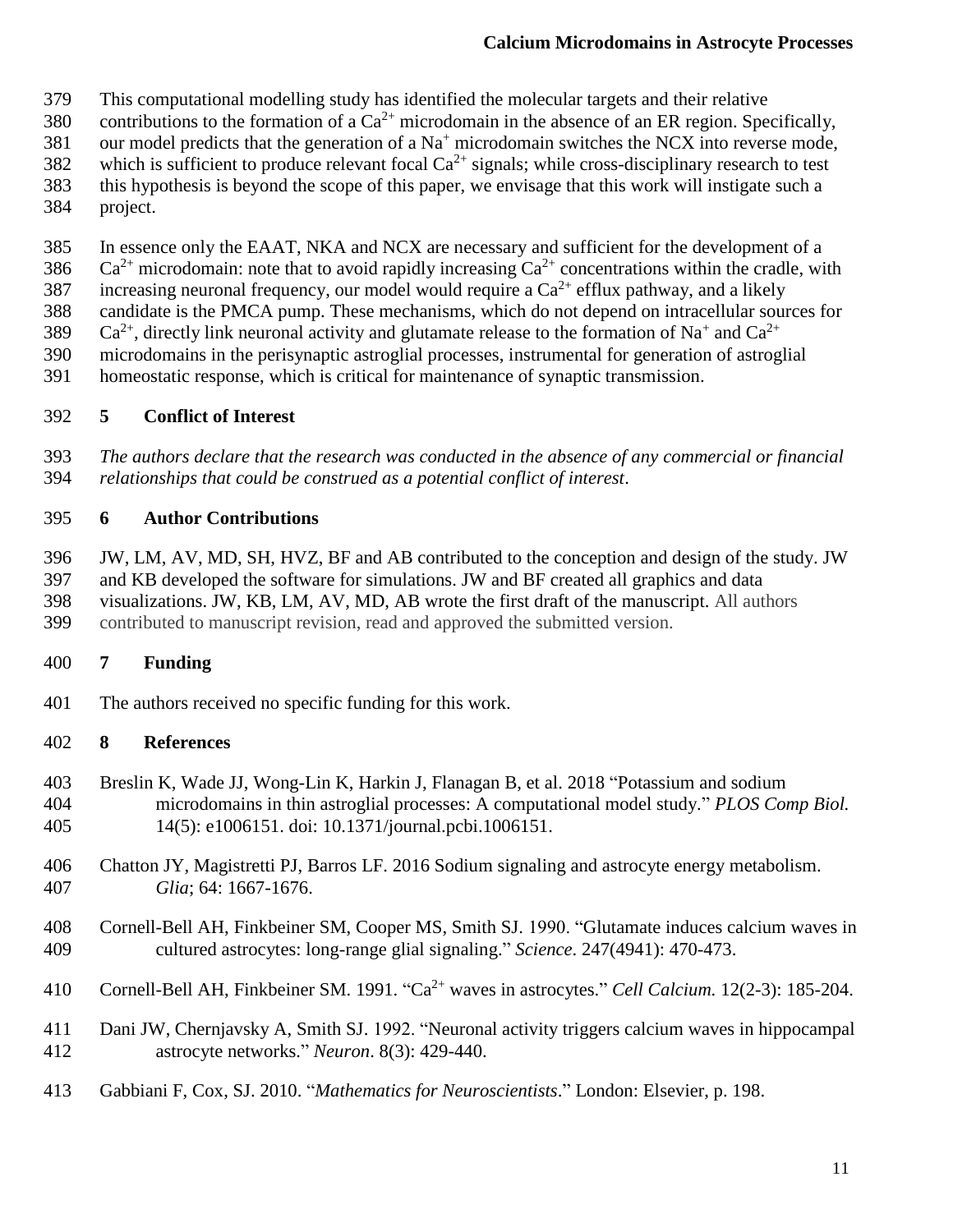- Grewer C, Gameiro A, Rauen T. 2014. "SLC1 glutamate transporters." *Pflug Arch Eur J Phy*. 466(1): 3– 24.
- Halnes G, Østby I, Pettersen KH, Omholt SW, Einevoll GT. 2013. "Electrodiffusive model of astrocytic and neuronal ion concentration dynamics." *PLoS Comput Biol.* 9(12): e1003386. doi: 10.1371/journal.pcbi.1003386.
- 419 Jeffs GJ, Meloni BP, Bakker AJ, Knuckey NW. 2007. "The role of Na<sup>+</sup>/Ca<sup>2+</sup> exchanger (NCX) in neurons following ischemia." *J Clinical Neurosci.* 14(6): 507 -514.
- Kirischuk S, Kettenmann H, Verkhratsky A. 2007. "Membrane currents and cytoplasmic sodium transients generated by glutamate transport in Bergmann glial cells." *Pflug Arch Eur J Phy.* 454: 245–252.
- Kirischuk S, Parpura V, Verkhratsky A. 2012. "Sodium Dynamics: another key to astroglial excitability?" *Trends Neurosci*. 35(8): 497-506.
- Kofuji P, Newman EA. 2004. "Potassium buffering in the central nervous system." *Neuroscience.*  129(4): 1045-1056.
- Langer J, Rose CR. 2009. "Synaptically induced sodium signals in hippocampal astrocytes in situ." *J Physiol.* 587(24): 5859-5877.
- Lushnikova I, Skibo G, Muller D, Nikonenko I. 2009. "Synaptic potentiation induces increased glial coverage of excitatory synapses in CA1 hippocampus." *Hippocampus.* 19: 753–762.
- Melone M, Ciriachi C, Pietrobon D, Conti F. 2018. "Heterogeneity of Astrocytic and Neuronal GLT-433 1 at Cortical Excitatory Synapses, as Revealed by its Colocalization With Na<sup>+</sup>/K<sup>+</sup>-ATPase alpha Isoforms." *Cereb Cortex.* In press, doi 10.1093/cercor/bhy203
- Minelli A, Castaldo P, Gobbi P, Salucci S, Magi S, Amoroso S. 2007. "Cellular and subcellular localization of Na+–Ca2+ exchanger protein isoforms, NCX1, NCX2, and NCX3 in cerebral cortex and hippocampus of adult rat." *Cell Calcium.* 41(3): 221-234.
- Murphy-Royal C, Dupuis JP, Varela JA, Panatier A, Pinson B, et al. 2015. "Surface diffusion of astrocytic glutamate transporters shapes synaptic transmission." *Nat Neurosci.* 18: 219-226.
- Naeem M, McDaid L, Harkin J, Wade JJ, Marsland J. 2015. "On the role of astroglial syncytia in self-repairing spiking neural networks." *IEEE Trans Neural Netw Learn Syst.* 26(10): 2370- 2380.
- Olsen ML, Khakh BS, Skatchkov SN, Zhou M, Lee CJ, Rouach N. 2015. "New insights on astrocyte ion channels: critical for homeostasis and neuron-glia signaling." *Journal of Neuroscience.*  Oct 14;35(41):13827-35.
- Otis TS, Kavanaugh MP. 2000. "Isolation of current components and partial reaction cycles in the glial glutamate transporter EAAT2." *J Neurosci.* 20: 2749-2757.
- Pappalardo, L. W., S. Liu, et al. 2014. "Dynamics of sodium channel Nav1.5 expression in astrocytes in mouse models of multiple sclerosis." *Neuroreport* 25(15): 1208-1215.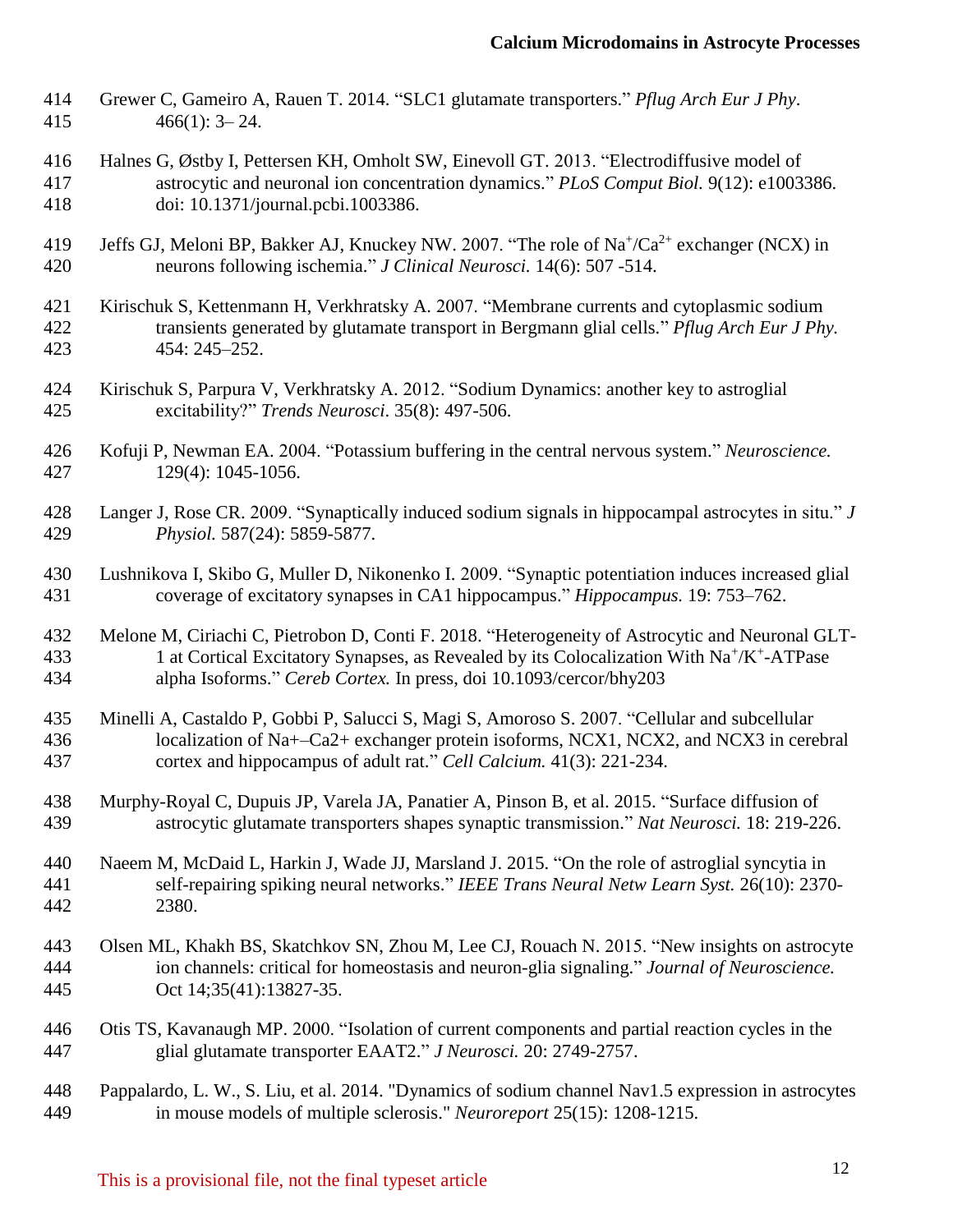- 450 Parpura V, Verkhratsky A. 2012. "Homeostatic function of astrocytes:  $Ca^{(2+)}$  and Na(<sup>+</sup>) signaling." *Translational neuroscience.* 3: 334-344.
- Pasti L, Volterra A, Pozzan T, Carmignoto G. 1997. "Intracellular calcium oscillations in astrocytes: a highly plastic, bidirectional form of communication between neurons and astrocytes in situ." *J Neurosci* 17: 7817–7830.
- Patrushev I, Nikolay Gavrilov N, Turlapov V, Semyanov A. 2013. "Subcellular location of astrocytic calcium stores favors extrasynaptic neuron–astrocyte communication." *Cell Calcium.* 54: 343– 349.
- Reichenbach, A, Derouiche A, Kirchhoff F. 2010. "Morphology and dynamics of perisynaptic glia." *Brain Res Rev.* 63(1-2): 11-25.
- Rimmele TS, Chatton JY. 2014. "A novel optical intracellular imaging approach for potassium dynamics in astrocytes." *PLoS One.* 9: e109243.
- Rose CR & Chatton JY. 2016. "Astrocyte sodium signaling and neuro-metabolic coupling in the brain." *Neurosci.* 26(323):121-34.
- Rose CR, Karus C. 2013. "Two sides of the same coin: sodium homeostasis and signaling in astrocytes under physiological and pathophysiological conditions." *Glia* 61(8): 1191-1205.
- Rose CR, Verkhratsky A. 2016. "Principles of sodium homeostasis and sodium signaling in astroglia." *Glia.* 64(10): 1611-1627. doi: 10.1002/glia.22964.
- Rusakov DA. 2015. "Disentangling calcium-driven astrocyte physiology." *Nature Reviews Neuroscience.* 16(4): 226.
- Sterratt D, Graham B, Gillies A, Willshaw D. 2011. *"Principles of computational modelling in neuroscience."* 1st ed. United Kingdom: Cambridge University Press.
- Verkhratsky A, Burnstock G. 2014. "Purinergic and glutamatergic receptors on astroglia." In *Glutamate and ATP at the Interface of Metabolism and Signaling in the Brain* (pp. 55-79). Springer, Cham.
- Verkhratsky A, Nedergaard M. 2014 "Astroglial cradle in the life of the synapse." *Philos Trans R Soc Lond B Biol Sci.* 369: 20130595.
- Verkhratsky A, Nedergaard M. 2018. "Physiology of Astroglia." *Physiol Rev.* 98: 239-3 89.
- Verkhratsky A, Nedergaard M. 2016. "The homeostatic astroglia emerges from evolutionary specialization of neural cells." *Philos Trans R Soc Lond B Biol Sci.* 371: 20150428.
- Verkhratsky A, Orkand RK, Kettenmann H. 1998. "Glial calcium: Homeostasis and signaling function." *Physiol Rev.* 1198; 78: 99–141.
- Verkhratsky A, Rodríguez JJ, Parpura V. 2012. "Calcium signaling in astroglia." *Molecular & Cellular Endocrinology*. 353: 45 – 56.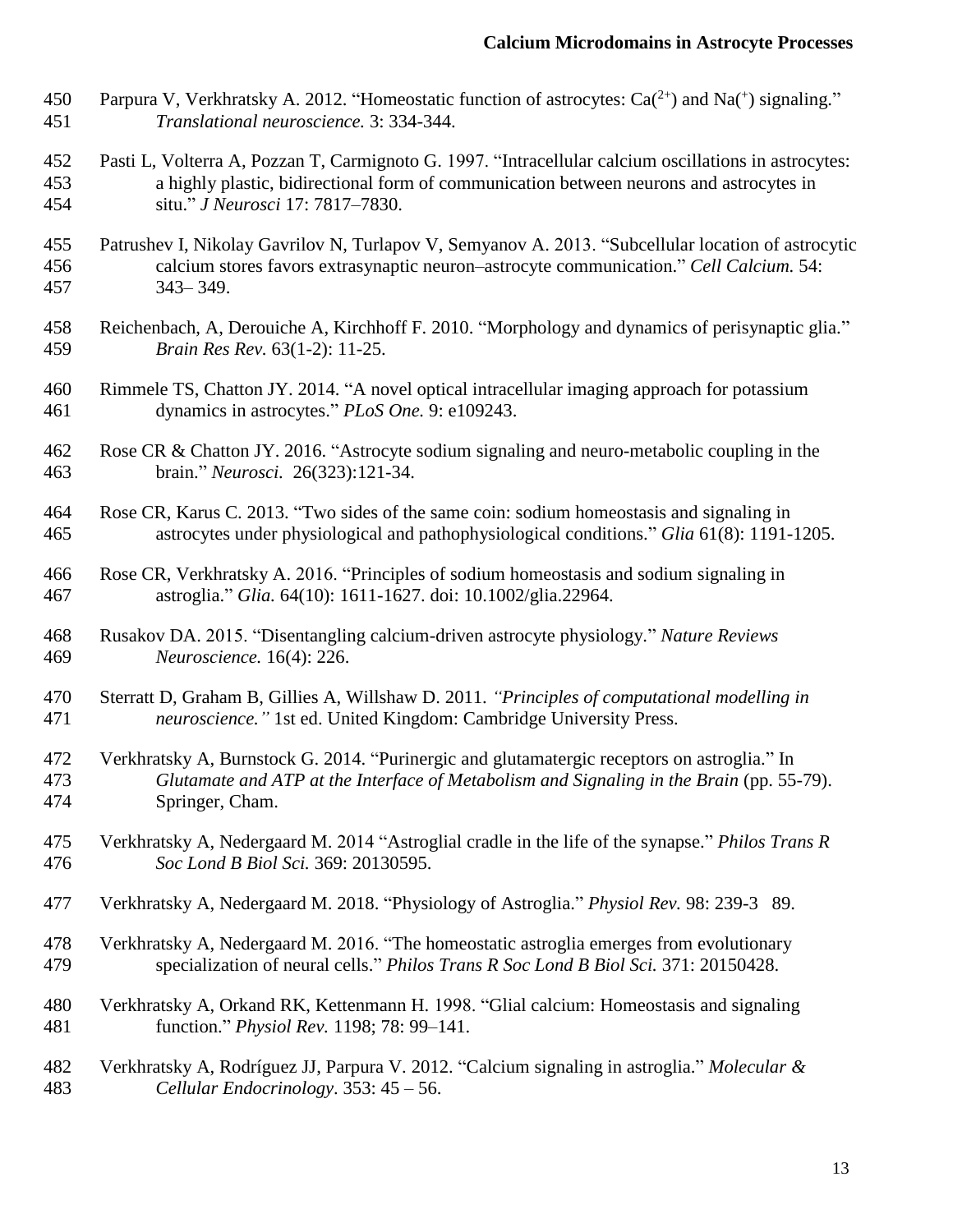Verkhratsky A, Untiet V, Rose CR. 2019. "Ionic signalling in astroglia beyond calcium". *J Physiol*.

- E-pub ahead of print, doi: 10.1113/JP277478.
- 
- 
- Wade J, Breslin K, McDaid LJ, Flanagan B, Harkin J, Wong-Lin K et al. 2018 "Cation Retention in Membrane Potential Wells: Ionic Microdomain Formation at the Perisynaptic Cradle." Abstract from 11th FENS (Federation of European Neuroscience Societies) Forum of Neuroscience, Berlin, Germany.
- Wade J, McDaid L, Harkin J, Crunelli V. Kelso S. 2012. "Self-repair in a bidirectional coupled astrocyte-neuron (AN) system based on retrograde signaling." *Front Comput Neurosci.* 6:76. doi: 10.3389/fncom.2012.00076.
- Wade JJ, McDaid LJ, Harkin J, Crunelli V, Kelso JSA. 2011. "Bidirectional coupling between astrocytes and neurons mediates learning and dynamic coordination in the brain: a multiple modelling approach." *PLoS one.* 6(12): e29445. doi: 10.1371/journal.pone.0029445.
- Wilson CS, Mongin AA. 2018. "The signaling role for chloride in the bidirectional communication between neurons and astrocytes." *Neuroscie Lett.* 2018; S0304-3940(18)30012-0. doi: 10.1016/j.neulet.2018.01.012.
- Witcher MR., Kirov SA, Harris KM. 2007. "Plasticity of perisynaptic astroglia during synaptogenesis in the mature rat hippocampus." *Glia*. 55: 13–23.
- Xu-Friedman MA, Harris KM, Regehr WG. 2001. "Three-dimensional comparison of ultrastructural characteristics at depressing and facilitating synapses onto cerebellar Purkinje cells." *J Neurosci.;* 21(17): 6666–667.
- Zhou Y, Danbolt NC. 2013. "GABA and glutamate transporters in brain." *Front Endocrinol*  (Lausanne); 4: 165. doi: 10.3389/fendo.2013.00165. eCollection 2013.
- **9 Data Availability Statement**
- No datasets were generated or analyzed for this study.

## **10 Figure Legends**

Figure 1. Model Morphology. The model consists of a single synapse enwrapped by a single astrocyte.

In total there are six compartments, 1) Global Extracellular Space (GECS), 2) Synapse, 3) Perisynaptic

 Extracellular Space (PsECS), 4) Perisynaptic Cradle, 5) Astrocyte Process, and 6) Astrocyte Soma. Each compartment is modelled as a cylindrical structure except the GECS and soma, which are deemed

dimensionless because ionic concentrations remain constant within these compartments (Breslin et al.,

- 2018).
- Figure 2. Ion transport machinery of the perisynaptic cradle and synapse. The model consists of 11 518 ionic transports. The synapse contains 5 ionic transports for  $Na^+$  and  $K^+$ ; NKA is the sodium/potassium 519 pump which extrudes  $3 \text{ Na}^+$  ions for every  $2 \text{ K}^+$  ions it imports, Na<sub>neu</sub> and K<sub>neu</sub> which are the voltage 520 gated sodium and potassium channels of the Hodgkin and Huxley model and Na<sub>B</sub> and K<sub>B</sub> which are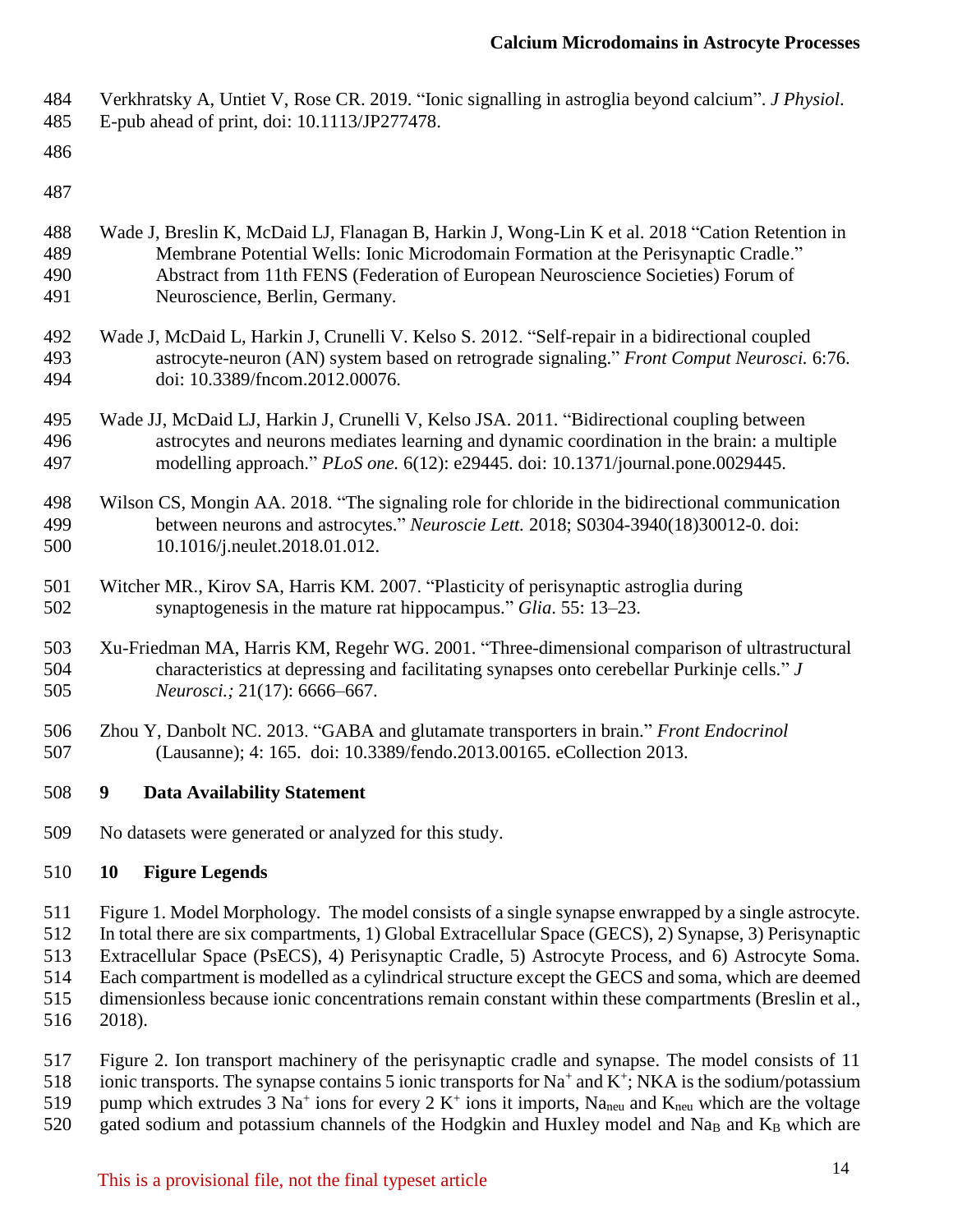521 lump models of all the other Na<sup>+</sup> and K<sup>+</sup> channels. The astrocyte contains 6 channels on the inside 522 surface area (facing the synapse) of the perisynaptic cradle; Kir is an inward rectifying  $K^+$  channel, 523 NKA is a sodium potassium pump similar to that found on the synapse, EAAT1/2 represents the EAAT 524 glutamate transport which is sensitive to glutamate in the synaptic cleft. This transport cotransports 3  $525$  Na<sup>+</sup> ions with every glutamate ion and counter transports 1 K<sup>+</sup> ion. Since this work does not consider 526 changes in synaptic and perisynaptic glutamate changes the glutamate ion is not shown in the figure. 527 Moreover, the EAAT dependency on  $H^+$  is also ignored. The NCX represents the sodium/calcium 528 exchanger which exchanges  $3$  Na<sup>+</sup> ions for every 1 Ca<sup>2+</sup> ion across the membrane. At resting conditions 529 there is a very small exchange in the forward direction as noted in the diagram. This can be reversed 530 under physiological increase of perisynaptic  $Na<sup>+</sup>$  concentration. Finally, the Na<sub>B</sub> and K<sub>B</sub> are lumped 531 models of all other Na<sup>+</sup> and K<sup>+</sup> ionic transports respectively. The currents I<sub>KECSL</sub> and I<sub>NaECSL</sub> represent 532 leak currents of  $K^+$  and Na<sup>+</sup> respectively from the Perisynaptic Extracellular Space (ECS) to the global 533 ECS. It is worth nothing that the currents  $I_{KPF}$ ,  $I_{NAPF}$  and  $I_{CaPF}$  represent the currents of the 3 ions under 534 consideration from the perisynaptic cradle along the process. As described in Breslin et al. (2018), 535 these currents model the hypothesized well-hopping mechanism which severely restricts current flow 536 of these ions along thin processes. This results in the trapping of these ions in the perisynaptic cradle 537 as they are imported across the membrane. Since our model assumes a well-mixed compartment, we 538 consider these trapped ions as a microdomain formation in the perisynaptic cradle.

539 Figure 3. Astrocyte PsC ion concentrations. (A)  $[K^+]_{PsECS}$  transient. (B)  $[K^+]_{PsC}$  transient. (C)  $[Na^+]_{PsECS}$ 540 transient. (D) [Na<sup>+</sup>]<sub>PsC</sub> transient. (E) [Ca<sup>2+</sup>]<sub>PsC</sub> transient. During periods of neuronal activity, increased  $541$  [K<sup>+</sup>]P<sub>SECS</sub> is cleared by the astrocyte leading to a microdomain of K<sup>+</sup> in the PsC. Moreover, due to the 542 influx of Na<sup>+</sup> predominantly via EAAT channels there is an increase in [Na<sup>+</sup>] PsC, resulting in the 543 reversal of the NCX and  $Ca^{2+}$  microdomain formation. The inserts within (A-E) show the fast dynamics 544 of the ionic concentration changes within the PsC in response to the neurone activity.

Figure 4. Astrocyte Na<sup>+</sup> currents. (A) Na<sup>+</sup> NKA current. This current is the main pathway for Na<sup>+</sup> 545 546 efflux from the astrocyte is the NKA while the main pathway for sodium efflux is  $Na<sup>+</sup>$  current through 547 the EAAT (see (B)) (C)  $Na<sup>+</sup> NCX$  current. It can be seen that during periods of neurone stimulation, the NCX reverses which results in the efflux of  $Na<sup>+</sup>$  from the PsC in response to the increased  $Na<sup>+</sup>$ 548 549 uptake via the EAAT. (D) Background Na<sup>+</sup> current. This represents the uptake of Na<sup>+</sup> through a lumped model of all other Na<sup>+</sup> channel. The current can be seen to slow down during periods of PsC Na<sup>+</sup> 550 551 increase during neurone stimulus. (E)  $Na<sup>+</sup>$  current along the process. The current along the process is 552 governed by the well-hopping mechanism described by Breslin et al. (2018) which severely restricts 553 the flow of Na<sup>+</sup> from the PsC to the soma. This restriction results in a microdomain of Na<sup>+</sup> forming in 554 the PsC compartment as the Na<sup>+</sup> cannot simply diffuse along the process. (F) Na<sup>+</sup> current due to the 555 leakage of Na<sup>+</sup> from the PsECS to the GECS which is purely diffusive. The inserts within (A-F) show 556 the fast dynamics of the currents in response to neurone activity.

557 Figure 5. Astrocyte  $Ca^{2+}$  currents. (A) Astrocyte  $Ca^{2+}$  NCX current. During periods of neural 558 stimulation an influx of Na<sup>+</sup> via the EAAT1/2 cotransporter results in the reversal of the NCX and thus there is an influx of  $Ca^{2+}$  into the PsC. (B)  $Ca^{2+}$  current along the process. The only efflux pathway 560 within the model is along the process. The current along the process is governed by the well-hopping 561 mechanism described by Breslin et al. (2018) which severely restricts the flow of  $Ca^{2+}$  from the PsC to 562 the soma. This restriction results in a microdomain of  $Ca^{2+}$  forming in the PsC compartment. The 563 inserts within (A-B) show the fast dynamics of the currents in response to neurone activity.

564 Figure 6. Astrocyte K+ currents. (A)  $K^+$  Kir Current. During periods of neurone stimulation the Kir channel will initially uptake  $K^+$  before releasing it again at a much slower rate (see insert (A)). (B)  $K^+$ 565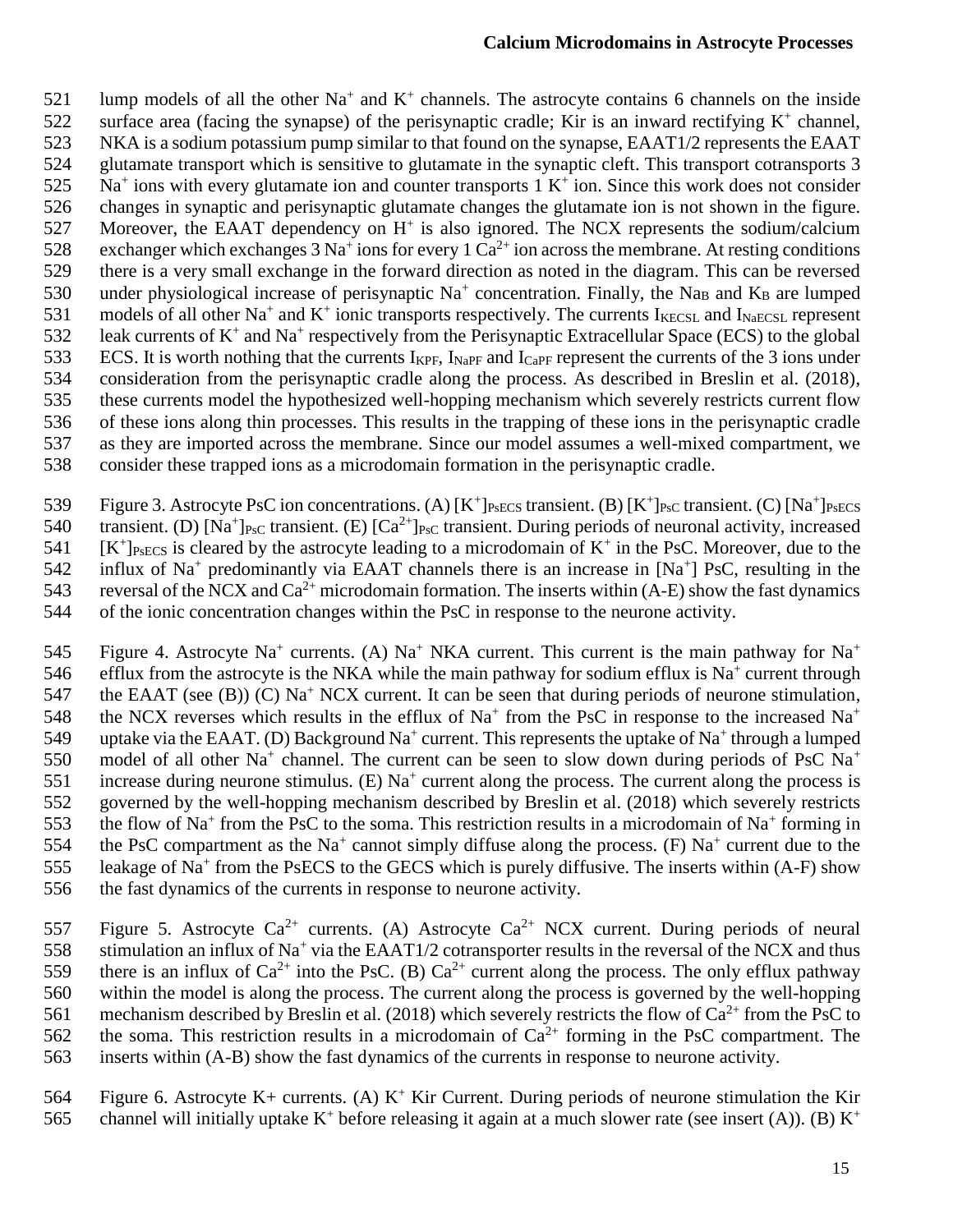566 NKA current. The rate of NKA increases with neurone stimulation due to the increase of PsECS  $K^+$ . 567 This current is mainly responsible for the uptake  $K^+$  in the PsC. (C)  $K^+$  current along the process. Since 568 the current along the process is governed by the well hopping mechanism described by Breslin et al. 569 (2018) it severely restricts the flow of  $K^+$  from the PsC to the soma. This restriction results in a 570 microdomain of  $K^+$  forming in the PsC compartment as the  $K^+$  cannot simply diffuse along the process. 571 Furthermore,  $K^+$  is transported across the membrane via background and EAAT  $K^+$  currents (D, E  $572$  respectively) much more slowly as these currents are mainly driven by transient  $K^+$  fluctuations in the 573 PsECS due to the neurone stimulation; while these currents have a higher peak magnitude, they are 574 much more "spike like in nature" than NKA currents (See inserts B, D, E). (F) K<sup>+</sup> current due to the 575 leakage of  $K^+$  from the PsECS to the GECS which is purely diffusive.

#### 576 **11 Tables**

### 577 **Table 1: Astrocyte Morphology.**

| Parameter                 | <b>Value</b>         | <b>Units</b> | <b>Description</b>             |
|---------------------------|----------------------|--------------|--------------------------------|
| Lengths:                  |                      |              |                                |
| d <sub>IPS</sub>          | $300 \times 10^{-9}$ | m            | Perisynaptic internal diameter |
| <b>dEPS</b>               | $500 \times 10^{-9}$ | m            | Perisynaptic external diameter |
| <b>TIPS</b>               | $150 \times 10^{-9}$ | m            | Perisynaptic internal radius   |
| <b>TEPS</b>               | $250 \times 10^{-9}$ | m            | Perisynaptic external radius   |
| $\mathbf{l}_{\text{PS}}$  | $300 \times 10^{-9}$ | m            | Perisynaptic length            |
| d <sub>P</sub>            | $100 \times 10^{-9}$ | m            | Process diameter               |
| $\mathbf{r}_{\mathbf{P}}$ | $50 \times 10^{-9}$  | m            | Process radius                 |
| $\mathbf{p}$              | $25 \times 10^{-6}$  | m            | Process length                 |
| $\mathbf{d}_{\text{Syn}}$ | $270 \times 10^{-9}$ | m            | Synapse diameter               |
| rsyn                      | $135 \times 10^{-9}$ | m            | Synapse radius                 |
| $\mathbf{l}_{syn}$        | $300 \times 10^{-9}$ | m            | Synapse length                 |
| Areas:                    |                      |              |                                |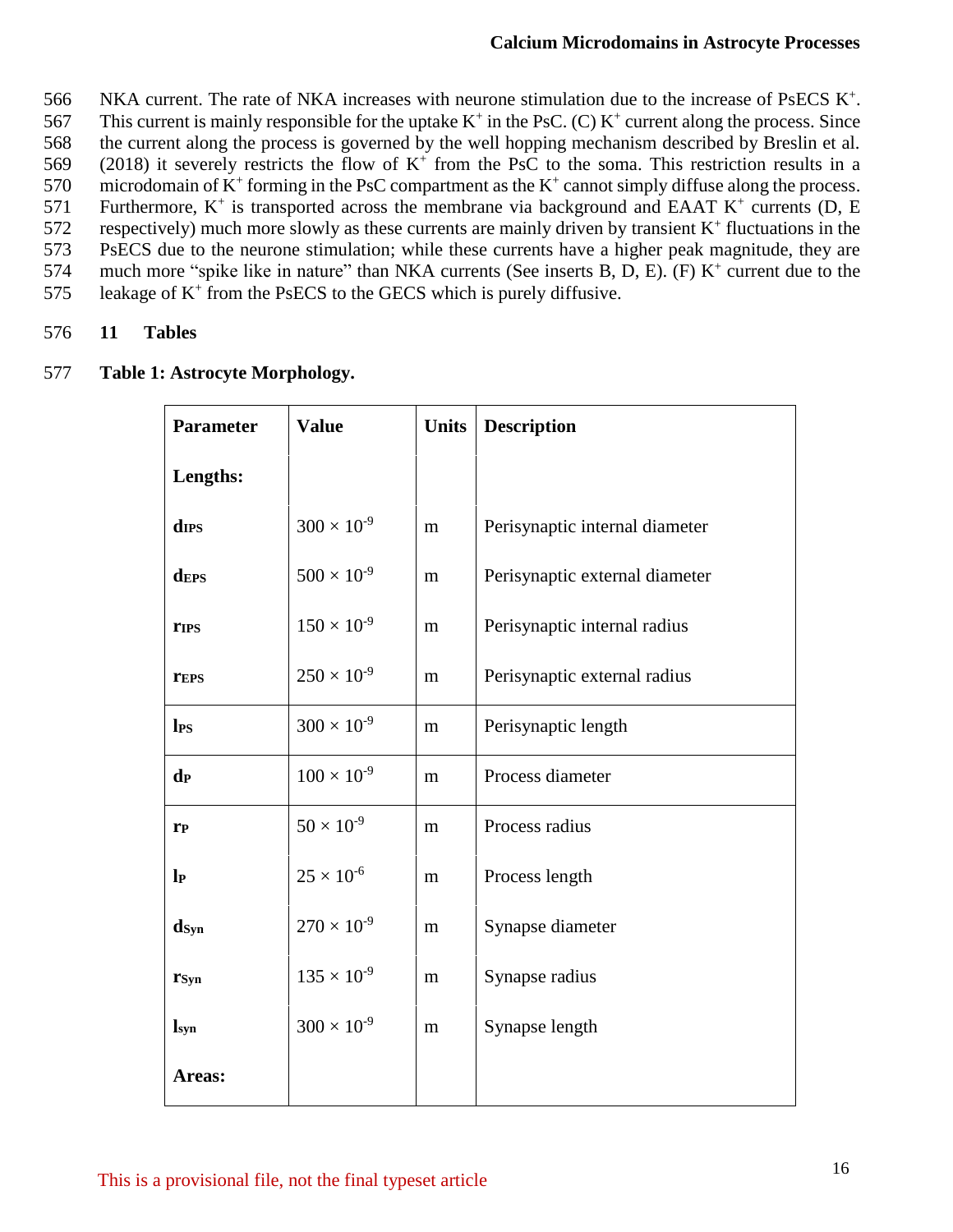| <b>CSA<sub>PS</sub></b> | $3.5343 \times 10^{-14}$ | m <sup>2</sup> | Perisynaptic cross sectional area   |
|-------------------------|--------------------------|----------------|-------------------------------------|
| <b>SAPS</b>             | $1.4137 \times 10^{-13}$ | m <sup>2</sup> | Perisynaptic surface area           |
| <b>CSAP</b>             | $7.854 \times 10^{-15}$  | m <sup>2</sup> | Process cross sectional area        |
| SAP                     | $7.854 \times 10^{-12}$  | m <sup>2</sup> | Process surface area                |
| CSAsyn                  | $2.8628 \times 10^{-14}$ | m <sup>2</sup> | Synapse cross sectional area        |
| SAsyn                   | $1.2723 \times 10^{-13}$ | m <sup>2</sup> | Synapse surface area                |
| <b>SAPSECS-GECS</b>     | $1.5715 \times 10^{-14}$ | m <sup>2</sup> | Surface area between PsECS and GECS |
| <b>Volumes:</b>         |                          |                |                                     |
| <b>Vol<sub>PS</sub></b> | $1.8850 \times 10^{-17}$ | L              | Perisynaptic volume                 |
| <b>Volp</b>             | $1.9635 \times 10^{-16}$ | L              | Process volume                      |
| Volsyn                  | $8.5883 \times 10^{-16}$ | L              | Synapse volume                      |
| <b>Volpsecs</b>         | $2.0145 \times 10^{-18}$ | L              | Perisynaptic ECS volume             |

## 578 **Table 2: Astrocyte Model Variables.**

| <b>Variable</b>         | <b>Initial</b><br><b>Value</b> | Unit<br>S | <b>Description</b>                                       |
|-------------------------|--------------------------------|-----------|----------------------------------------------------------|
| $\mathbf{V}_\mathbf{A}$ | $-0.0807$                      | V         | Astrocyte Membrane potential                             |
| $[K^+]_{\text{PsC}}$    | 0.1                            | M         | $K+$ concentration in the perisynaptic cradle            |
| $[Na^+]_{\text{PsC}}$   | 0.015                          | M         | $Na+ concentration in the perisynaptic cradle$           |
| $[K^+]_{\text{PsECS}}$  | 0.004                          | M         | Perisynaptic extracellular $K^+$ concentration           |
| $[Na^+]_{\text{PsECs}}$ | 0.135                          | M         | Perisynaptic extracellular Na <sup>+</sup> concentration |
| $[Glu]_{\text{ECS}}$    | $25 \times 10^{-9}$            | M         | Perisynaptic extracellular Glutamate concentration       |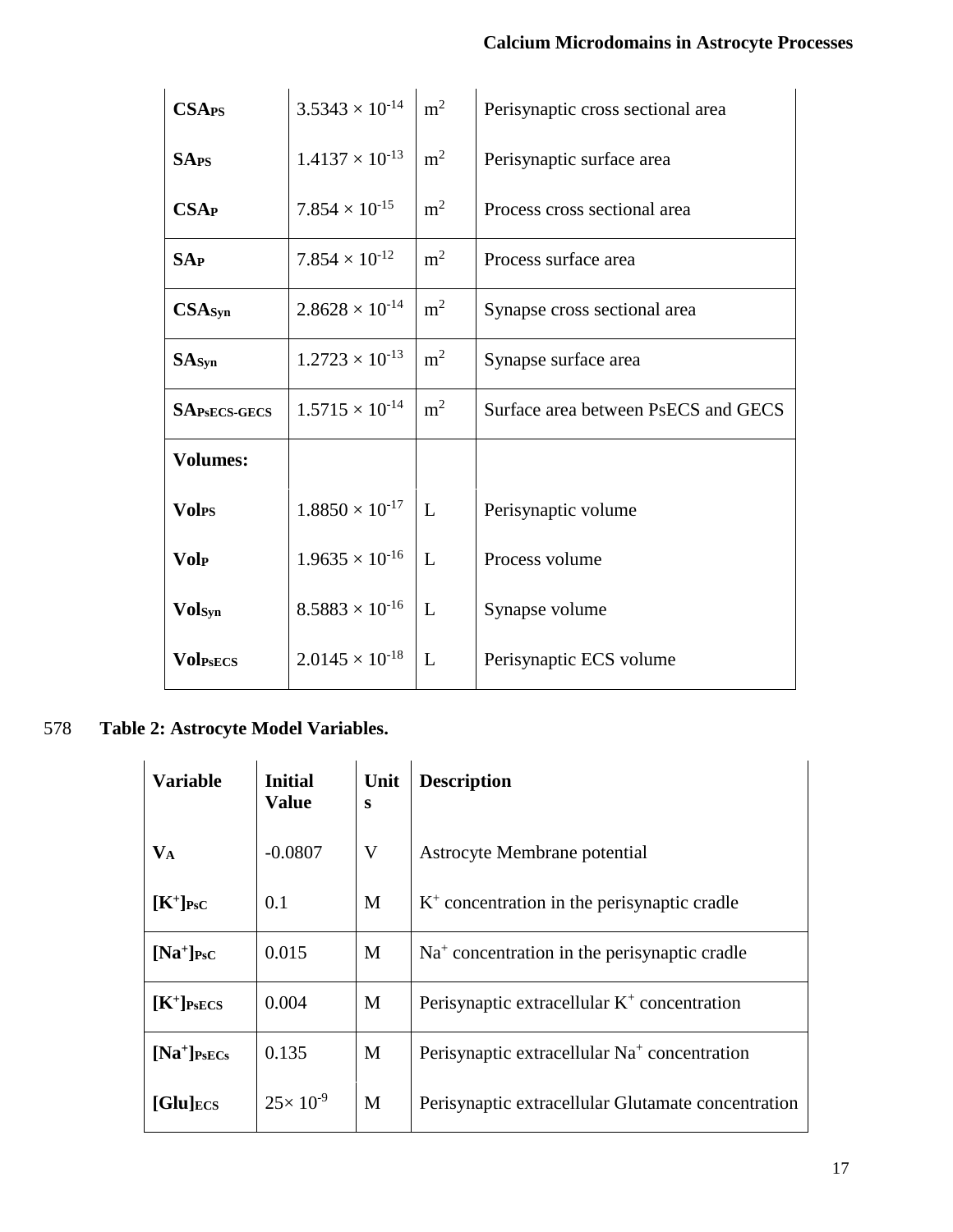### 580 **Table 3: Astrocyte Model Parameters.**

| <b>Parameter</b>           | <b>Value</b>             | <b>Units</b>       | <b>Description</b>                               |
|----------------------------|--------------------------|--------------------|--------------------------------------------------|
| $V_m$                      | $-0.0807$                | V                  | Astrocyte resting membrane potential             |
| $\phi$ w                   | 0.267                    | eV                 | Well activation energy                           |
| $\mathbf{k}_{\mathbf{B}}$  | $1.38 \times 10^{-23}$   | J/K                | Boltzmann constant                               |
| $\bf R$                    | 8.31                     | J/mol/K            | Gas constant                                     |
| T                          | 310                      | K                  | Temperature                                      |
| F                          | 96485                    | C/mol              | Faraday constant                                 |
| Q                          | $1.6022 \times 10^{-19}$ | $\mathcal{C}$      | Coulomb                                          |
| $C_m$                      | 0.01                     | F/m <sup>2</sup>   | Membrane capacitance                             |
| <b>g</b> Kir               | 144                      | $S/m^2$            | K <sub>ir</sub> channel conductance              |
| gк                         | 17.9364                  | $S/m^2$            | $K^+$ background transport conductance           |
| <b>g</b> Na                | 0.9761                   | $S/m^2$            | Na <sup>+</sup> background transport conductance |
| $\mathbf{K}_{\mathbf{K}}$  | 0.018                    | S/m                | $K^+$ Poole-Frenkel channel constant             |
| $K_{\text{Na}}$            | 0.018                    | S/m                | Na <sup>+</sup> Poole-Frenkel channel constant   |
| <b>PNKA</b> <sub>max</sub> | $0.1 \times 10^{-5}$     | mol/m <sup>2</sup> | Maximum NKA-ATPase Pump Rate                     |
| KNai                       | $10 \times 10^{-3}$      | M                  | Na <sup>+</sup> threshold for NKA-ATPase         |
| <b>KKE</b>                 | $1.5 \times 10^{-3}$     | M                  | K <sup>+</sup> threshold for NKA-ATPase          |
| ZK                         | $\mathbf{1}$             |                    | $K^+$ Valency                                    |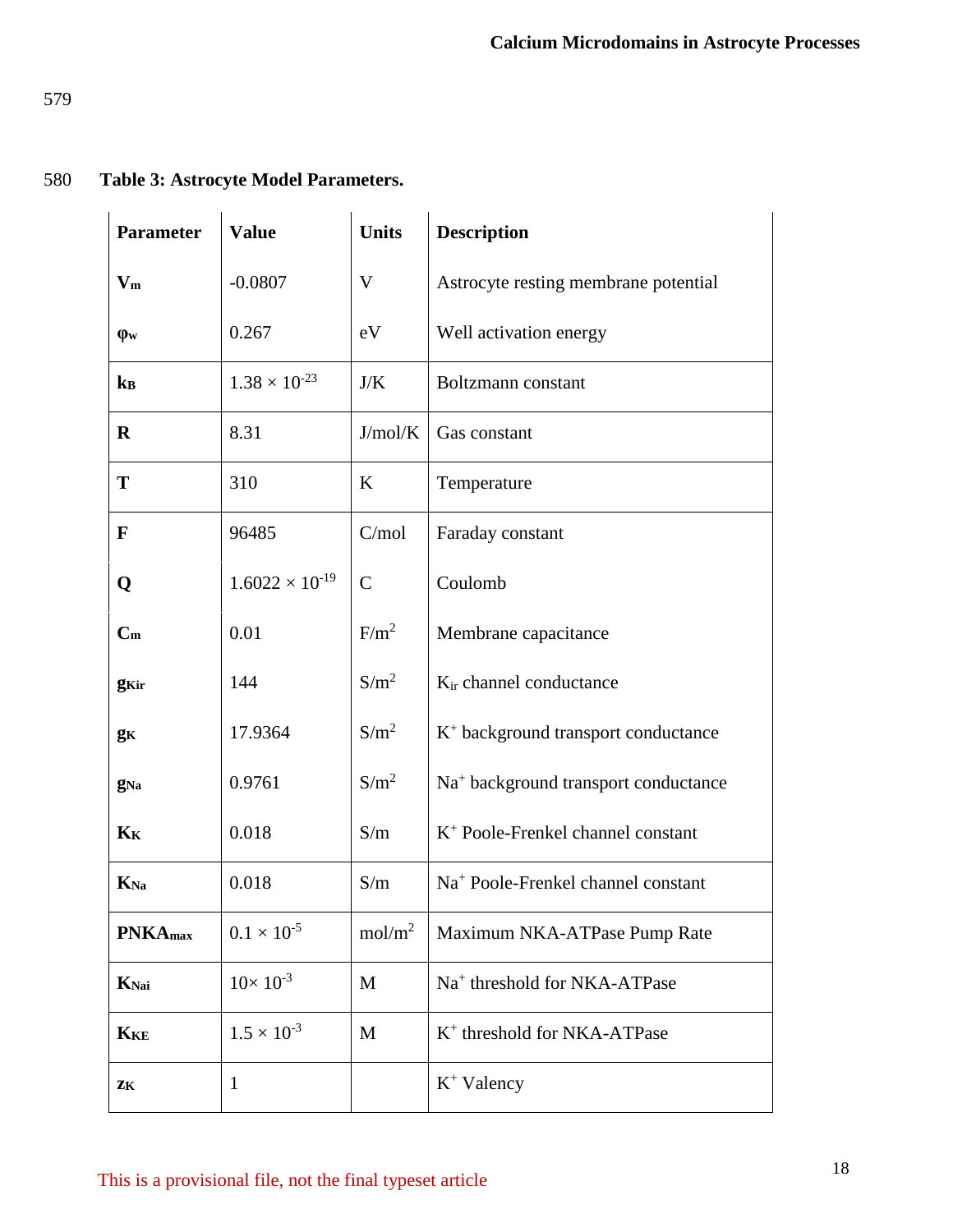| ZNa                                  | $\mathbf{1}$           |                  | $Na+ Valency$                                               |
|--------------------------------------|------------------------|------------------|-------------------------------------------------------------|
| ZCa                                  | $\overline{2}$         |                  | Calcium Valency                                             |
| $[H^+]_{\text{PsC}}$                 | $60 \times 10^{-9}$    | M                | $H+$ Concentration in the perisynaptic cradle               |
| $[Glu]_{\text{PsC}}$                 | $1.5 \times 10^{-3}$   | M                | Glutamate Concentration in the perisynaptic<br>cradle       |
| $[K^+]$ AS                           | 0.1                    | M                | $K^+$ Concentration in the astrocyte soma                   |
| $[Na^+]$ AS                          | 0.015                  | M                | $Na+$ Concentration in the astrocyte soma                   |
| $[\text{Ca}^{2+}]$ AS                | $100 \times 10^{-9}$   | M                | $Ca2+$ Concentration in the astrocyte soma                  |
| $[H^+]_{\text{PsECS}}$               | $40 \times 10^{-9}$    | M                | Perisynaptic extracellular H <sup>+</sup> concentration     |
| $[\text{Ca}^{2+}]$ PsECS             | $1.5 \times 10^{-3}$   | $\mathbf{M}$     | $Ca^{2+}$<br>Perisynaptic<br>extracellular<br>concentration |
| $[K^+]$ GECS                         | 0.004                  | M                | Perisynaptic global ECS $K^+$ concentration                 |
| $[Na^+]$ GECS                        | 0.135                  | M                | Perisynaptic global ECS Na <sup>+</sup> concentration       |
| $[\text{Ca}^{2+}]$ GECS              | $1.5 \times 10^{-3}$   | M                | Perisynaptic global ECS $Ca^{2+}$ concentration             |
| $\lceil Ca^{2+} \rceil_{\text{PsC}}$ | $100 \times 10^{-9}$   | M                | $Ca^{2+}$ concentration in the perisynaptic cradle          |
| $[Ca^{2+}]$ PsECS                    | $1.5 \times 10^{-3}$   | M                | $Ca^{2+}$<br>Perisynaptic<br>extracellular<br>concentration |
| $\epsilon_0$                         | $8.85 \times 10^{-12}$ | F/m              | Vacuum permittivity                                         |
| εr                                   | 0.82                   | F/m              | Relative permittivity of brain tissue                       |
| <b>gECS</b>                          | 3.3                    | $S/m^2$          | Perisynaptic ECS leak conductance                           |
| <b>a</b> EAAT                        | 0.0032                 | A/m <sup>2</sup> | Glutamate transport fitting parameter                       |
| $\beta_{E A A T}$                    | 28.8                   | $mV^{-1}$        | Glutamate transport fitting parameter                       |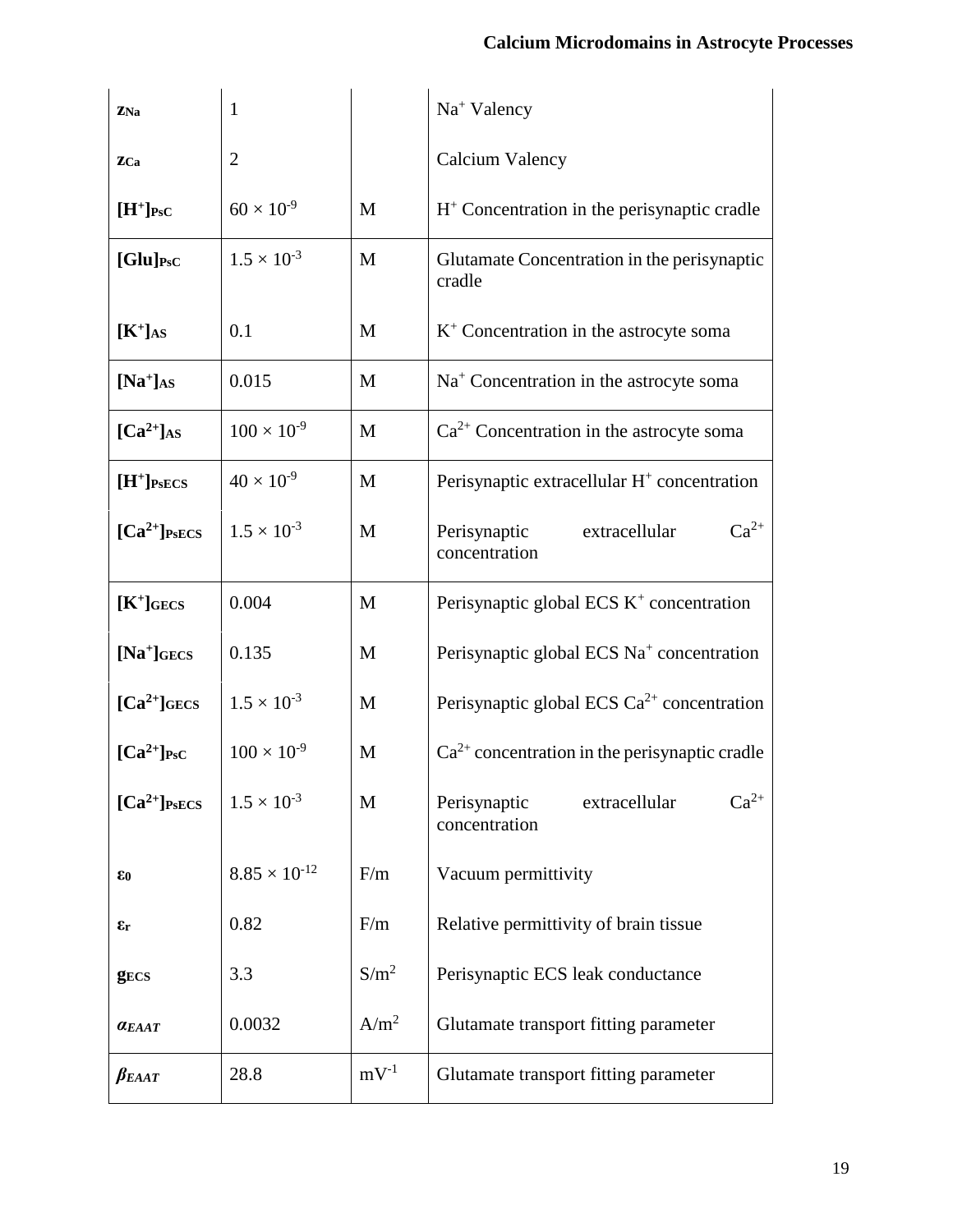| $r_{g}$                | $5 \times 10^{-7}$ | $\mathbf{M}^{\text{-}1}$ | Slope of glutamate uptake      |
|------------------------|--------------------|--------------------------|--------------------------------|
| $s_{g}$                | $9 \times 10^{-6}$ | M                        | Threshold for glutamate uptake |
| $I_{NCX}$              |                    | $A/m^2$                  |                                |
| $\gamma$               | 0.5                |                          | <b>NCX Partition Parameter</b> |
| $\bm{J}_{\bm{\theta}}$ | 0.06               | M/s                      | Maximum EAAT1/2 Flux rate      |

## 581 **Table 4: Neurone Parameters.**

| <b>Parameter</b> | <b>Value</b>             | <b>Units</b>       | <b>Description</b>                             |
|------------------|--------------------------|--------------------|------------------------------------------------|
| PNKAmaxNeu       | $-3.7863 \times 10^{-8}$ | mol/m <sup>2</sup> | Maximum NKA-ATPase Pump Rate                   |
| KNaiNeu          | $10 \times 10^{-3}$      | M                  | Na <sup>+</sup> threshold for NKA-ATPase       |
| <b>KKENeu</b>    | $1.5 \times 10^{-3}$     | M                  | $K^+$ threshold for NKA-ATPase                 |
| $[Na^+]_{Syn}$   | 0.015                    | M                  | $Na+$ concentration in the synapse             |
| $[K^+]_{Syn}$    | 0.1                      | M                  | $K+$ concentration in the synapse              |
| <b>g</b> KNeu    | 360                      | $S/m^2$            | Maximum K <sup>+</sup> channel conductance     |
| <b>gNaNeu</b>    | 1200                     | $S/m^2$            | Maximum Na <sup>+</sup> channel conductance    |
| <b>g</b> LNeu    | 3                        | $S/m^2$            | Maximum leak channel conductance               |
| <b>g</b> KBNeu   | 1.0522                   | $S/m^2$            | $K^+$ Background channel conductance           |
| <b>gNaBNeu</b>   | 2.3217                   | $S/m^2$            | Na <sup>+</sup> Background channel conductance |
| <b>E</b> KNeu    | $-0.12$                  | $\mathbf V$        | $K^+$ channel reversal potential               |
| <b>ENaNeu</b>    | 0.115                    | $\mathbf{V}$       | Na <sup>+</sup> channel reversal potential     |
| $E_{LNeu}$       | 0.010613                 | $\mathbf V$        | Leak channel reversal potential                |